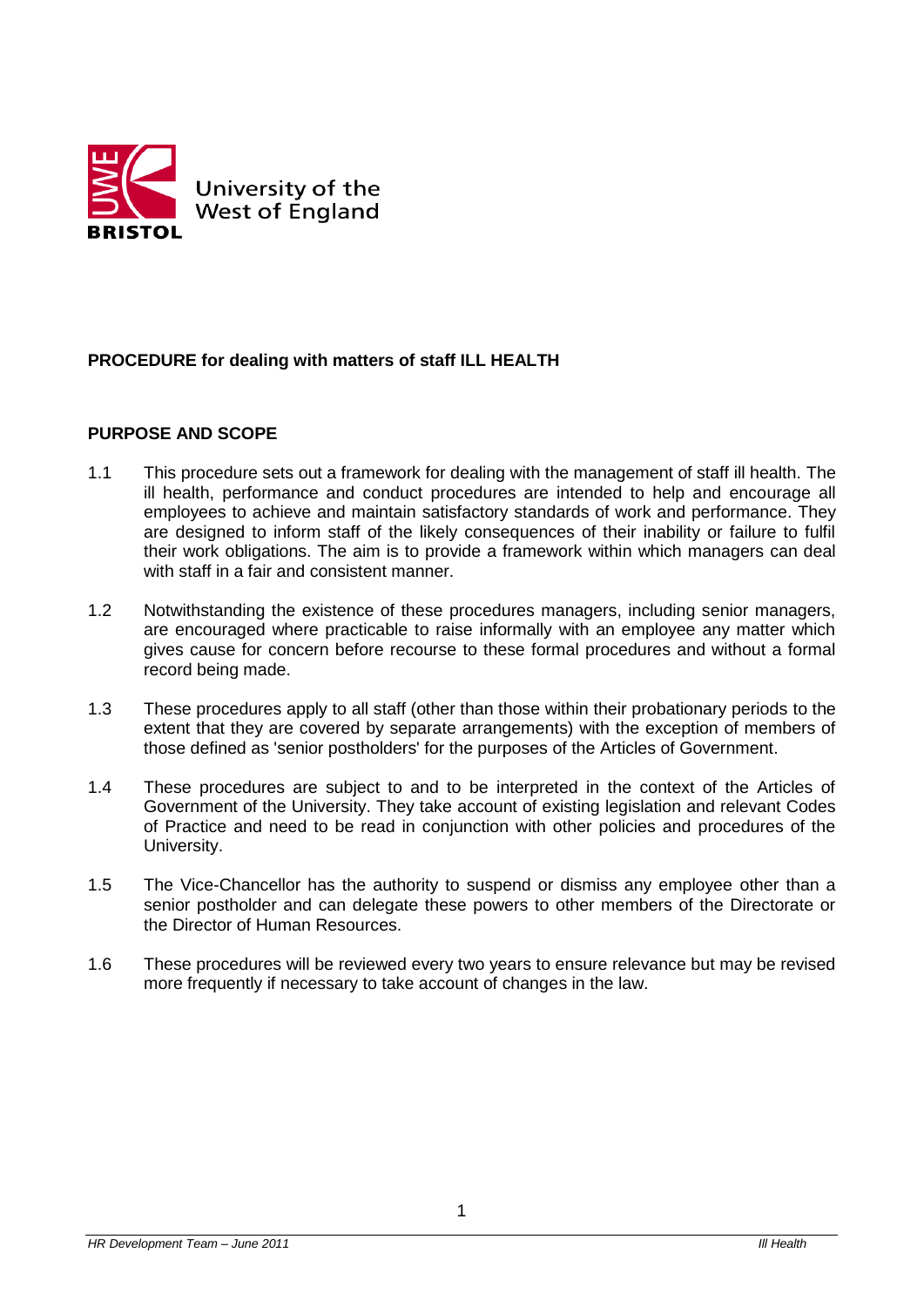# **Addressing ill health, performance and conduct of staff – policy statement.**

In line with UWE's core values and principles the University will strive to be a friendly, supportive, collaborative and trusting environment where staff in all roles are treated as individuals and diversity is valued. The University aims to assist all staff to work effectively, to maximise their contribution, enjoy job satisfaction and achieve their full potential. All staff have a responsibility to behave as professionals and a right to be treated with respect.

It is recognised that from time to time there will be issues relating to staff ill health, performance or conduct that need to be addressed. It is the policy of the University that all such matters will be dealt with in line with its core values, in accordance with the principles of natural justice and in a fair, impartial, consistent and timely manner.

Formal procedures and advice have been developed to support this policy and authority to take action under these procedures is as delegated by the Vice Chancellor. They need to be read and understood in the light of other policies and procedures of the University notably the Equal Opportunities policy, Dignity at Work policy, Probation procedures, Appraisal procedures, Grievance procedures and terms and conditions of service relating to sickness absence.

Note: There are three separate procedures – dealing with matters of ill health, performance and conduct. However they have been developed so that there is a commonality in guiding principles, levels of intervention, response and sanctions. The definitions, guiding principles and supporting appendices are common to all three.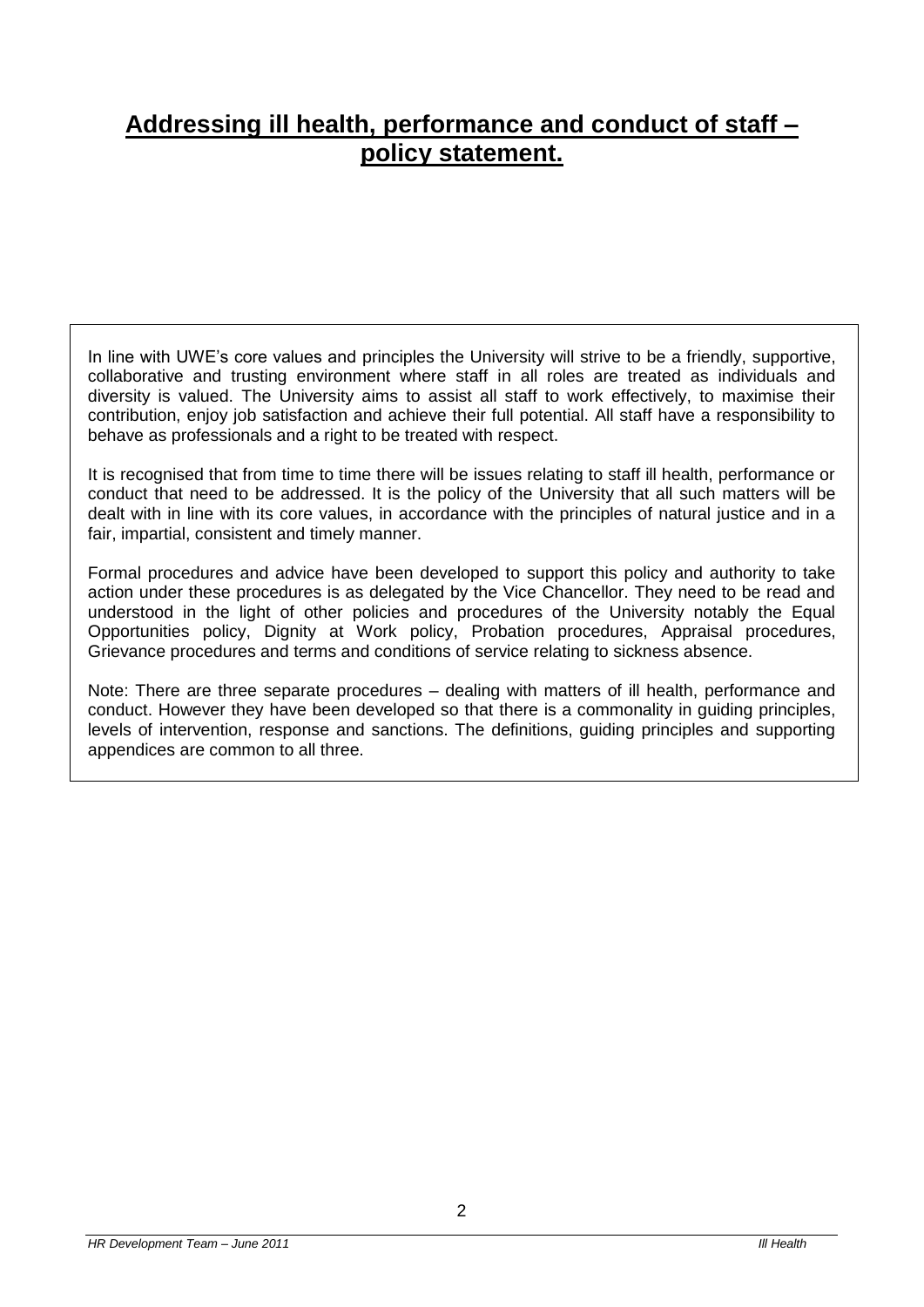# **Ill health procedure – contents**

| <b>Contents</b>                     |                                          | Page |
|-------------------------------------|------------------------------------------|------|
| Purpose and scope                   |                                          |      |
| Definition of terms used            |                                          | 4    |
| Role of Human Resources             |                                          | 5    |
| General principles                  |                                          | 6    |
| Managing sickness absence           |                                          | 9    |
| Long term absence - initial stage   |                                          | 11   |
| Stage 3                             |                                          | 13   |
| Short term absence – informal stage |                                          | 14   |
| Stage 1                             |                                          | 15   |
|                                     | Stage 2                                  | 16   |
|                                     | Stage 3                                  | 18   |
| Appendix A                          | Investigation                            | 19   |
| Appendix B                          | Conduct of meetings - Informal meetings  | 21   |
|                                     | Stages 1,2 & 3                           | 22   |
|                                     | General points                           | 23   |
| Appendix C                          | Appeal hearings - Formal Stages 1 & 2    | 25   |
|                                     | Formal Stage<br>3<br>(appeal)<br>against | 27   |
| dismissal)                          |                                          |      |
| Appendix D                          | Suspension                               | 29   |
| Appendix E                          | Summary of Procedure (Flow chart)        | 30   |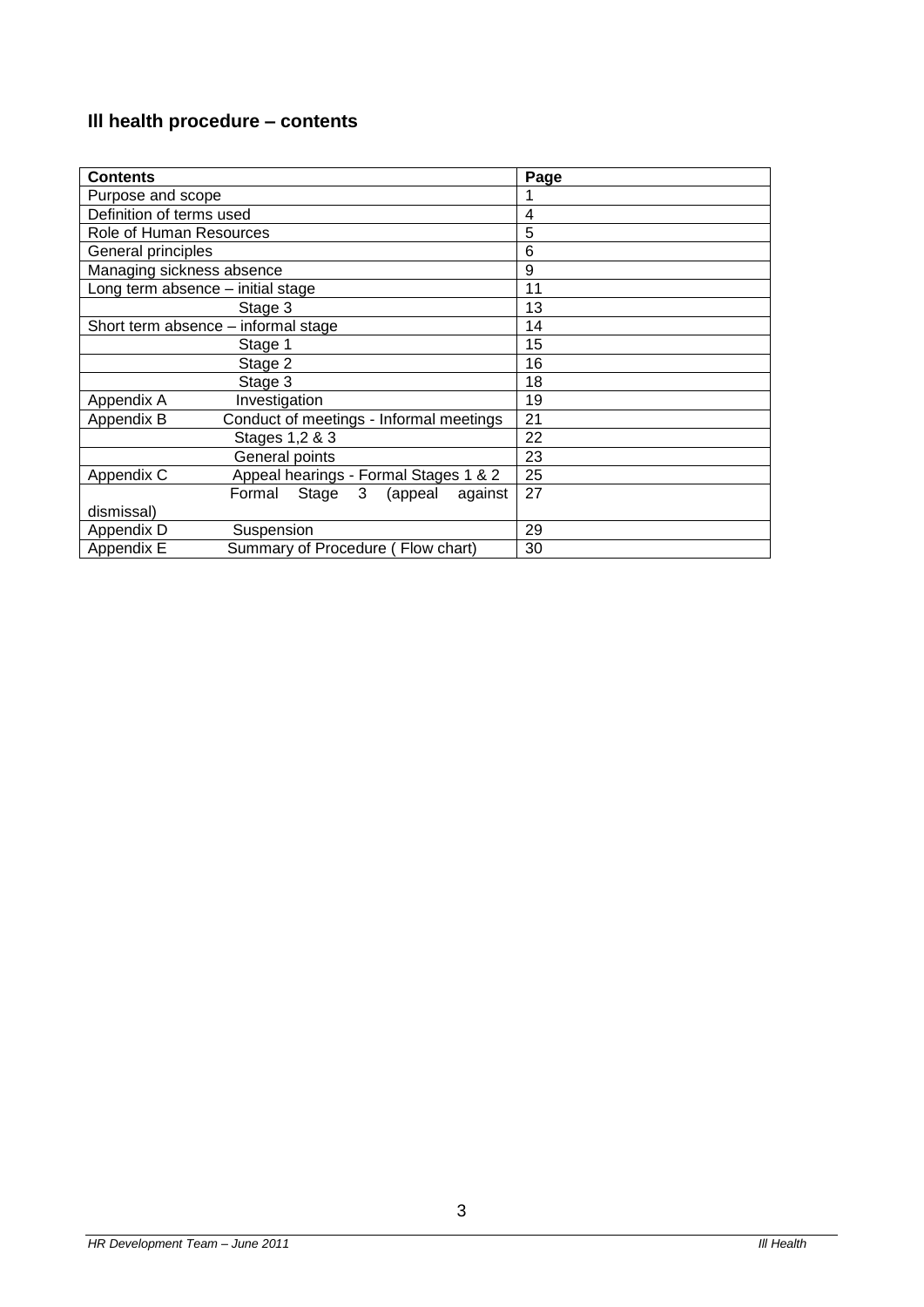**These definitions apply to all three procedures – ill health, performance and conduct – but need to be interpreted in the light of the particular procedure being used.**

# **2. DEFINITION OF TERMS USED**

The following terms are used in the document and it is important that all managers, staff and representatives have a clear understanding of their meaning.

**'Accompanied'** refers to the statutory right an employee has to be accompanied by either a fellow worker or an official/representative of a Trade Union during a meeting or appeal hearing held under these procedures.

**'Capability/ Ill health'** – where an employee is not capable of meeting the requirements of the role as a result of ill health (usually manifesting itself in long term absences or frequent short term absences from work or attendance at work despite an impairing and underlying medical condition).

'**Colleague'** is a person chosen by the employee to accompany/represent him/her to a meeting or hearing and who is either a fellow worker employed by the University or an employee or official/representative of a Trade Union. The 'colleague' has an important role to play in supporting an employee and may present the employee's case, confer with the employee, be nominated to ask questions and otherwise participate on the employee's behalf. However they can not be nominated to answer questions in substitution for the employee.

**'Competence'** – refers to matters associated with the employee's suitability, capacity, and efficiency to carry out his/her work to a standard acceptable to the University. This will include the employee's sustained ability in terms of meeting specific statutory or professional requirements necessary to undertake their work.

'**Formal meeting'** a meeting held under the terms of these procedures.

**'Line Manager'** is the person to whom a member of staff reports and is directly responsible.

NB. A line manager taking formal action under these procedures should be at a minimum level of grade F, or Head of Department for academic staff. Informal action can be taken by managers below this level as considered appropriate.

**'Misconduct'** – matters connected with an employee's behaviour, inappropriate actions, deliberate wrongful acts or omissions, or other such substantial reason.

**'Panel'** comprises a minimum of two people who will consider the case under these procedures and make a decision regarding the outcome.

**'Poor Performance'** – occurs where an employee for reasons of competence is unable to undertake all of a role or to meet and/or maintain acceptable standards.

**'Representative'** refers to the person accompanying the employee and may more readily be used to describe an official/representative of a Trade Union. It does not however extend the role of colleague described above.

**'Recognised Trade Union'** is a trade union formally recognised by the University for the purposes of collective bargaining (e.g. NATFHE, UNISON & TGWU).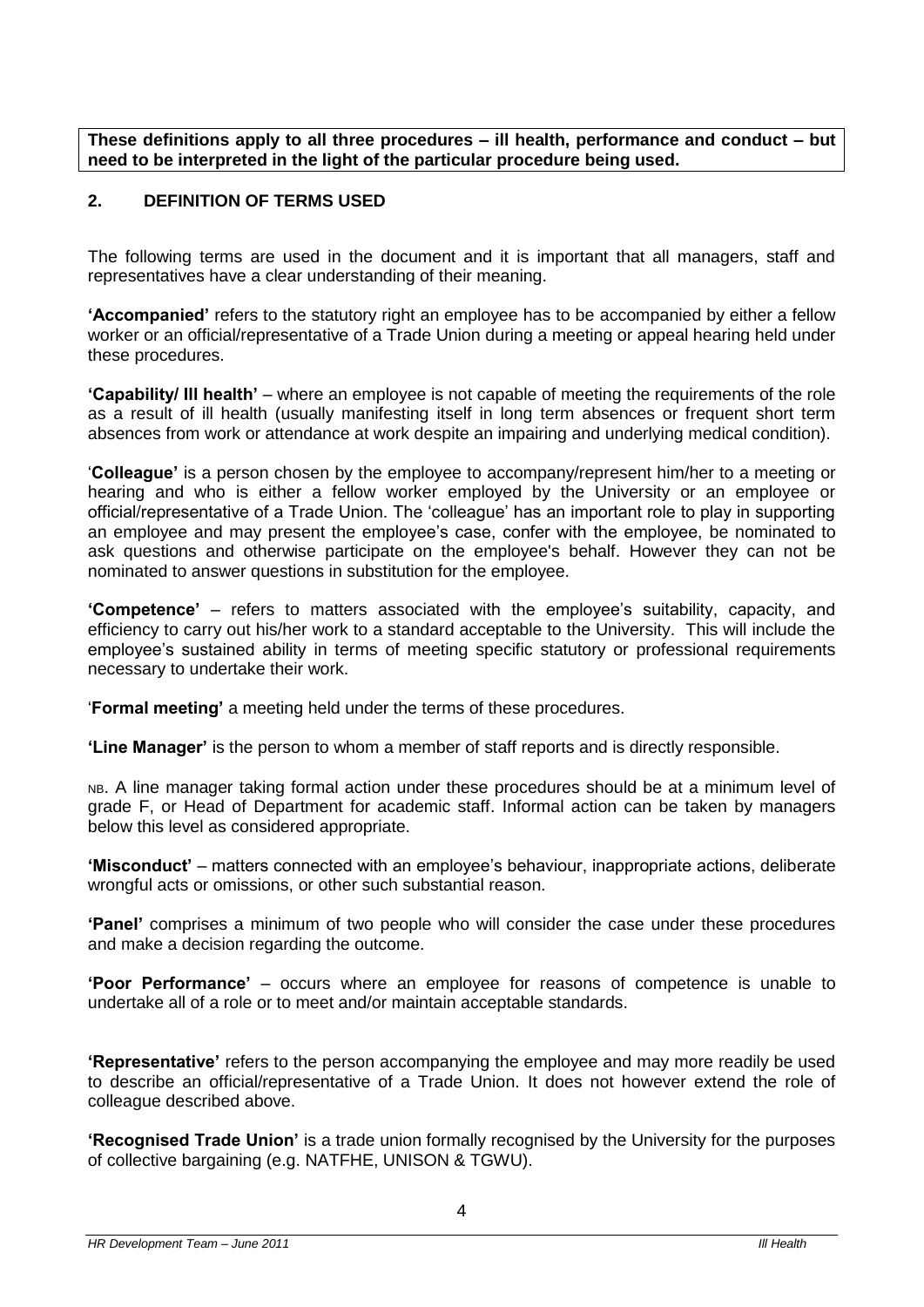**'Sanction'** refers to a penalty decided by a formal panel set up under these procedures. This may be a written warning, final written warning, or dismissal.

**'Senior Manager'** is Head/Deputy Head of Service; Dean/Associate Dean of Faculty; or equivalent.

#### **Role of Human Resources**

Human Resources has a number of roles and responsibilities to undertake in support of these procedures. It is responsible for:

- ensuring the procedures are applied and operated in a consistent manner by advising  $\bullet$ managers on the interpretation and use of the procedures
- ensuring that managers are appropriately briefed and trained  $\bullet$
- advising managers during the informal stages of a case
- issuing communications to employees required to attend formal meetings
- liasing with union representatives on interpretation of the procedures  $\bullet$
- acting as a panel member or presenting the case during its formal stages
- setting up and communicating details of appeals (Stages 1&2)  $\bullet$
- ensuring a proper record is maintained of the formal stages of a case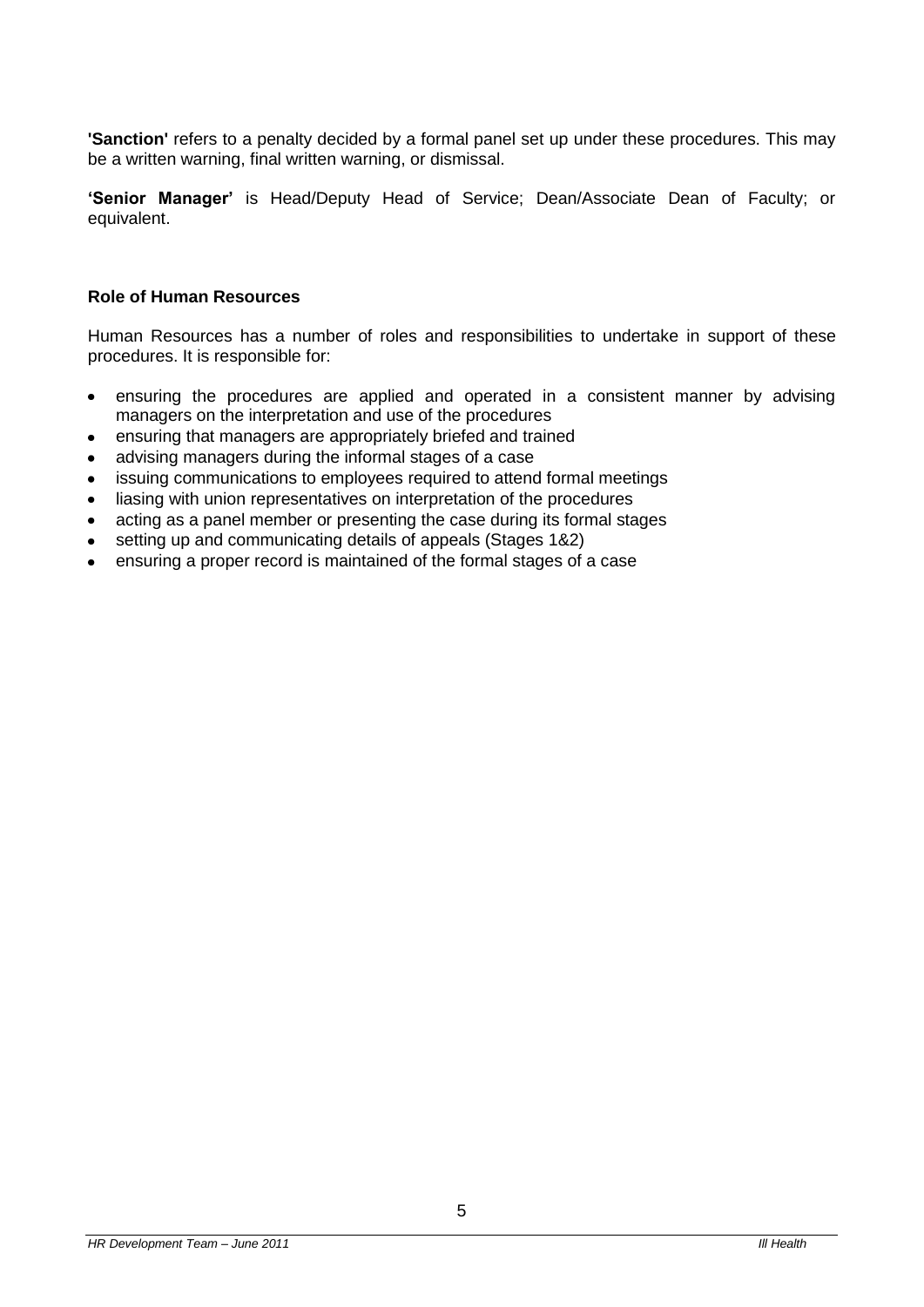# **3. GENERAL PRINCIPLES**

These are applicable to all three procedures but need to be read and interpreted in the context of the particular procedure in use.

- 3.1 The University will encourage a sensitive and constructive approach to addressing matters dealt with under these procedures and ensure that matters are handled as efficiently as possible, within reasonable time periods and that clear outcomes are achieved and communicated at all stages. Concerns about ill health, performance or conduct must be brought to an employee's attention without undue delay by the appropriate line manager. The University will, normally, offer managers help, support and reasonable appropriate training and development before activating these formal procedures – see also Appendix B for guidance on conducting informal meetings.
- 3.2 It is likely that a line manager will normally seek the opinion of a more senior manager before judging how best to deal with a particular issue. This is normal management communication and in no way compromises the more senior manager or prevents him/her from becoming involved in the issues at a later stage. Line management will seek the advice of Human Resources in all cases likely to involve formal action.
- 3.3 No action will be taken against an employee until an investigation has been carried out. Other than in exceptional or special circumstances, for example; fraud, or where there would be unacceptable personal risk, the employee concerned will be informed at an appropriate time that an investigation is being conducted. The investigation should be conducted within as short a timescale as is practicable, normally not exceeding 20 working days. Guidelines for conducting the investigation are set out in Appendix A.
- 3.4 Where a formal meeting is held under these procedures it will involve a panel of at least two managers, one of which will be a member of Human Resources.
- 3.5 The procedures would normally be initiated at Stage 1 but may be initiated at Stage 2 or Stage 3 if the employee's alleged misconduct, poor performance, or ill health warrants such action. The performance management procedure would be entered at stage 2 where an individual is failing to perform effectively within the reasonable expectations of the role and the consequences of such under performance are so serious that implementation of a lower level sanction would be inappropriate. Examples of this could include actions that result in significant financial loss; have a significant impact on the reputation of the University; or which have a significant adverse impact on the staff group. Where such action is appropriate the University will discuss this with the Trade Union representative or colleague as appropriate.
- 3.5.1 In some circumstances it may be appropriate to move to the next stage well within the currency of a warning.
- 3.5.2 No employee will be dismissed on the first occasion except in the case of gross incompetence, where the incompetence is deemed so serious that it could normally justify dismissal without notice or payment in lieu of notice or has otherwise caused a substantial breakdown in trust and confidence.
- 3.6 An employee will have the right of appeal against any formal sanction imposed. The person(s) hearing the appeal will not have acted as a panel member in respect of any earlier decision in the case and will follow the procedures set out in Appendix C.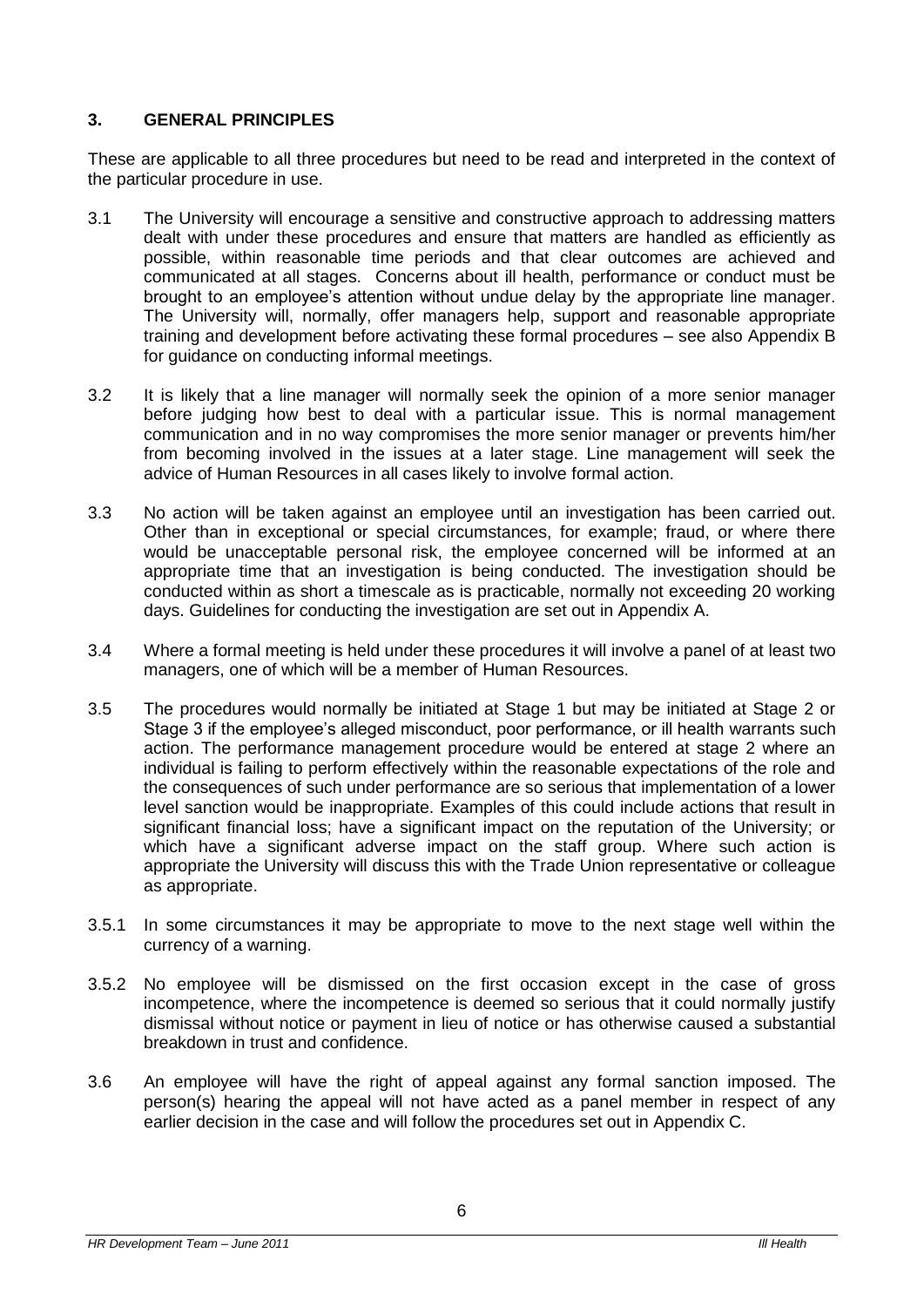- 3.7 Where evidence of a combination of misconduct and poor performance/ ill health is raised at the same time, this will normally be subject to one investigation. Where appropriate, one formal meeting will be arranged with all issues being addressed in that one forum, but with any sanctions being appropriate to the issues.
- 3.8 Ill health, poor performance and misconduct are all covered in separate procedures. It is possible however that a situation being dealt with under one element evolves into one that should be dealt with under another, for example a case of poor performance becomes one of capability due to ill health. In such situations Human Resources will advise on the most sensitive approach and it may be appropriate in such a case to implement the provisions of the ill health rather than performance procedure.
- 3.9 Where an employee presents a grievance relating to the case then the University's response will depend on the stage in the procedure that has been reached;

a) Where a grievance is raised during a disciplinary process then, if the matters are unrelated, consideration should be give to temporarily suspending the disciplinary process in order to deal with the grievance until completion of stage two of the grievance.

b) Where a disciplinary matter is raised during a grievance process then, if the matters are unrelated, the disciplinary process would normally be suspended until the completion of stage two of the grievance. Where the disciplinary matter is deemed serious it will be appropriate to deal with both issues concurrently. Consideration should also be given to appointing different managers to deal with each process.

c) Where the grievance and disciplinary cases are related, then the cases would normally be dealt with concurrently. Consideration should also be given to appointing different managers to deal with each process.

d) If the grievance fails and is judged to be vexatious this could become a separate allegation which could be dealt with under the conduct procedure.

e) In all cases both parties will seek to ensure that the grievance process is concluded within appropriate timescales.

- 3.10 No formal action under these procedures will be taken against any employee who is an accredited Recognised Trade Union representative until the circumstances have been discussed with a full-time official of the Recognised Trade Union concerned.
- 3.11 The line manager, senior manager, the member of Human Resources sitting as a Panel member and other Panel members will as far as is possible have received briefing and/or training in the operation of these procedures.
- 3.12 All matters relating to the application of these procedures will normally be confidential to the parties concerned and their managers until the final decision (including any appeal) is taken and normally thereafter no information other than the decision may, unless the parties agree otherwise, be made known to any party or persons other than the employee, the employees representative, the Vice Chancellor, representatives of Human Resources and any person with line management or similar responsibility for the employee unless there are legal, professional or health and safety obligations.
- 3.13 Warnings given to an employee shall be placed on the University's personal file of the employee kept in the Human Resources department. The warning shall be disregarded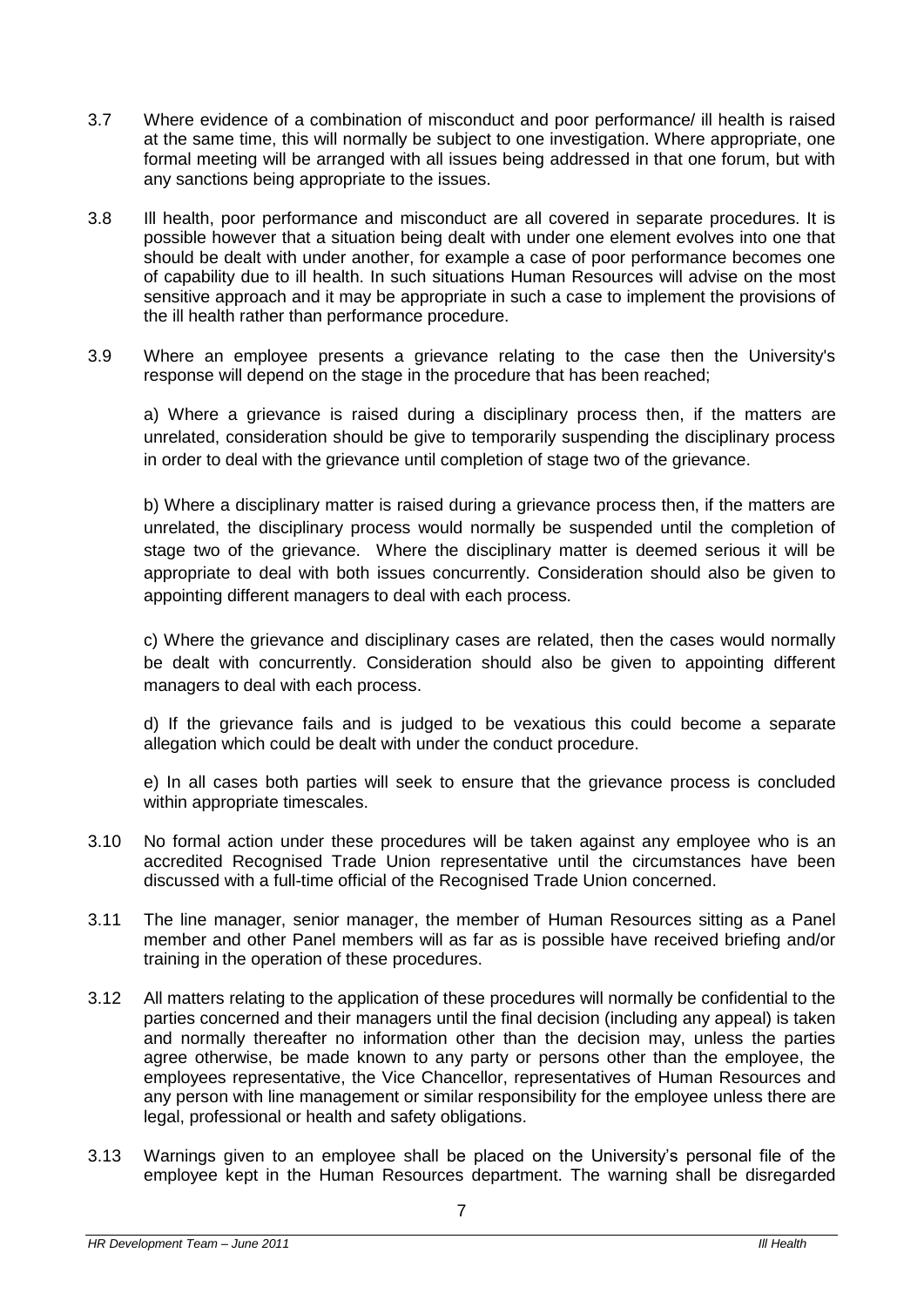after a specified period of time has elapsed without further incident taking place; these are as detailed - where appropriate - under each of the following specific sections in these Procedures. In exceptional circumstances, the times specified may be subject to variation – any such variation being notified to the individual at the time the warning is issued.

- 3.14 It is important that the personal file is a factually correct record of employment. Although background papers will be removed from the file a copy of the 'spent' warning will be kept in a sealed envelope within the file in order that the University may, for example, respond to claims against it or comply with requests for information from professional bodies or the police. This envelope will be accessible only to the Director of Human Resources or his/her deputy.
- 3.15 Where they are not directly involved, the Dean/Associate Dean/Head of Service/Deputy Head of Service should be kept informed of informal and formal action being taken.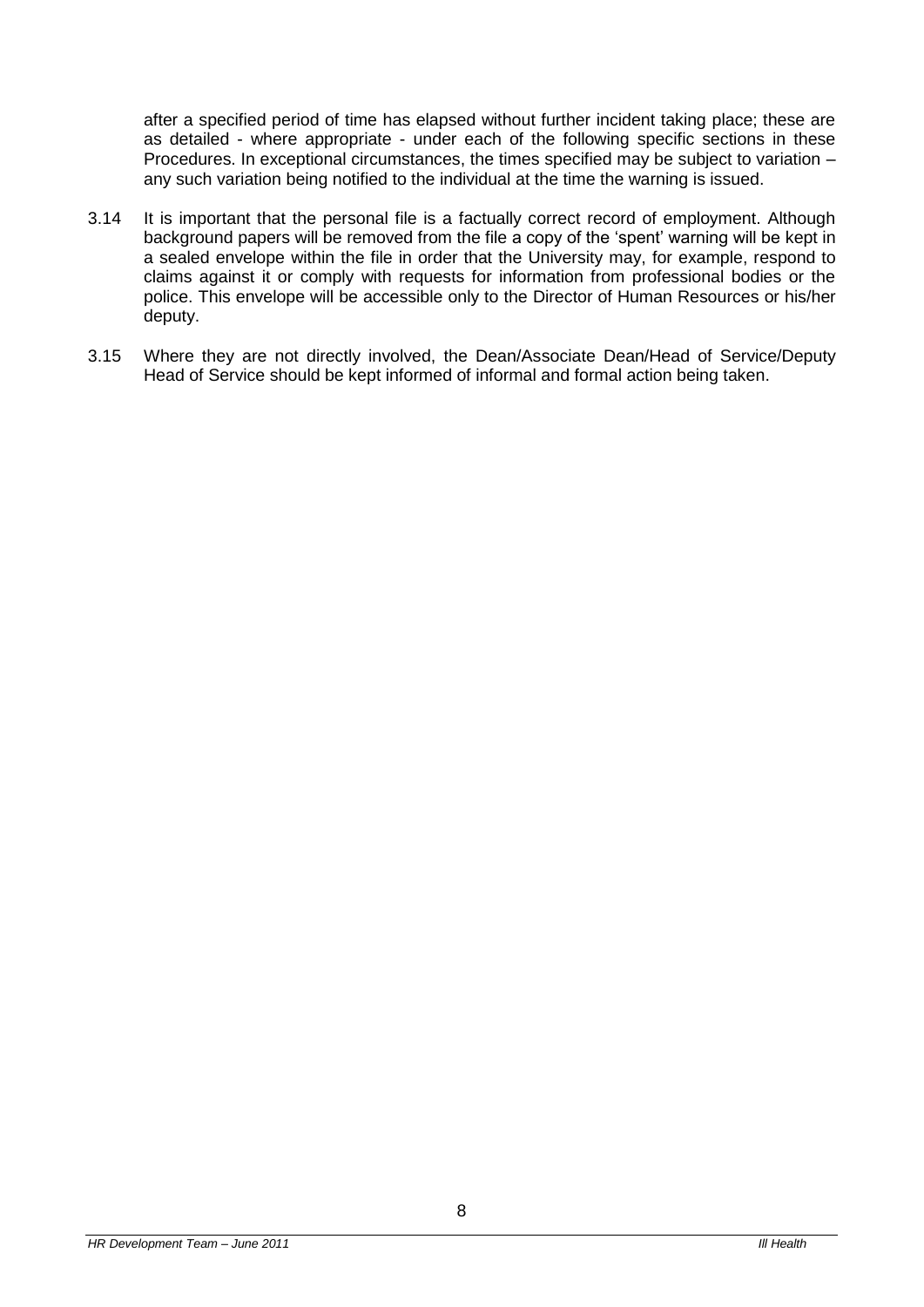# **4 MANAGING SICKNESS ABSENCE**

- 4.1 Handling issues that fall within this procedure is both complex and time consuming. Advice is always available from Human Resources and no formal action can be taken without the involvement of a member of Human Resources. Before beginning a particular process you may find it helpful to gain an overview of the various steps and issues to take account of via the flow chart at Appendix E.
- 4.2 This procedure is concerned with a member of staff's incapability to meet required standards of performance because of ill health (both long term absences and frequent intermittent short-term absences from work) and with balancing the University's needs against the circumstances of the employee concerned.
- 4.3 The University is committed to promoting the health and well-being of its staff and supporting them through periods of ill health. The University also recognises the need to manage staff absence sensitively to ensure that the University functions efficiently and effectively and is able to meet its operational requirements.
- 4.4 The University and its managers have a number of responsibilities when dealing with cases of sickness absence and need to take certain actions in order to ensure that they have discharged these appropriately. These can be summarised as;
	- (a) investigating the nature of the illness
	- (b) investigating the likely length of the absence
	- (c) assessing the impact on the work/operation
	- (d) assessing the impact on other employees
	- (e) taking account of available medical advice
	- (f) taking account of the employee's length of service and contract
	- (g) considering alternative work
	- (h) consulting with the employee on actions proposed
- 4.5 The University expects that staff with health problems receive appropriate support through their manager, the Occupational Health provider and Human Resources; that all staff are treated fairly and consistently in line with good employment practice and that, wherever practicable and appropriate, staff can be assisted to return to work through agreed rehabilitation programmes.
- 4.6 The University recognises its general responsibility to provide, so far as is reasonably practicable: premises and a working environment that are safe and healthy; materials, equipment and machinery that are safe and do not present unacceptable risks to health; safe systems of work; and such information, instruction and training as are necessary to ensure the health and safety of staff, students and visitors.
- 4.7 The University operates a sick pay scheme, determined by continuity of service, such that employees after five years' service are eligible for a maximum of six months' full pay and six months' half pay. Human Resources will advise staff when they are reaching the end of the periods of full and half pay. In some circumstances it may be appropriate for the individual to retire before the period of sick pay has expired. It is important in the management of any sickness absence to establish that there is mutual trust and responsibility for its effective operation. Likewise, it is important to review compliance with sickness rules and conditions; to explore the reasons for sickness absence in order to prevent, if possible, the absence recurring.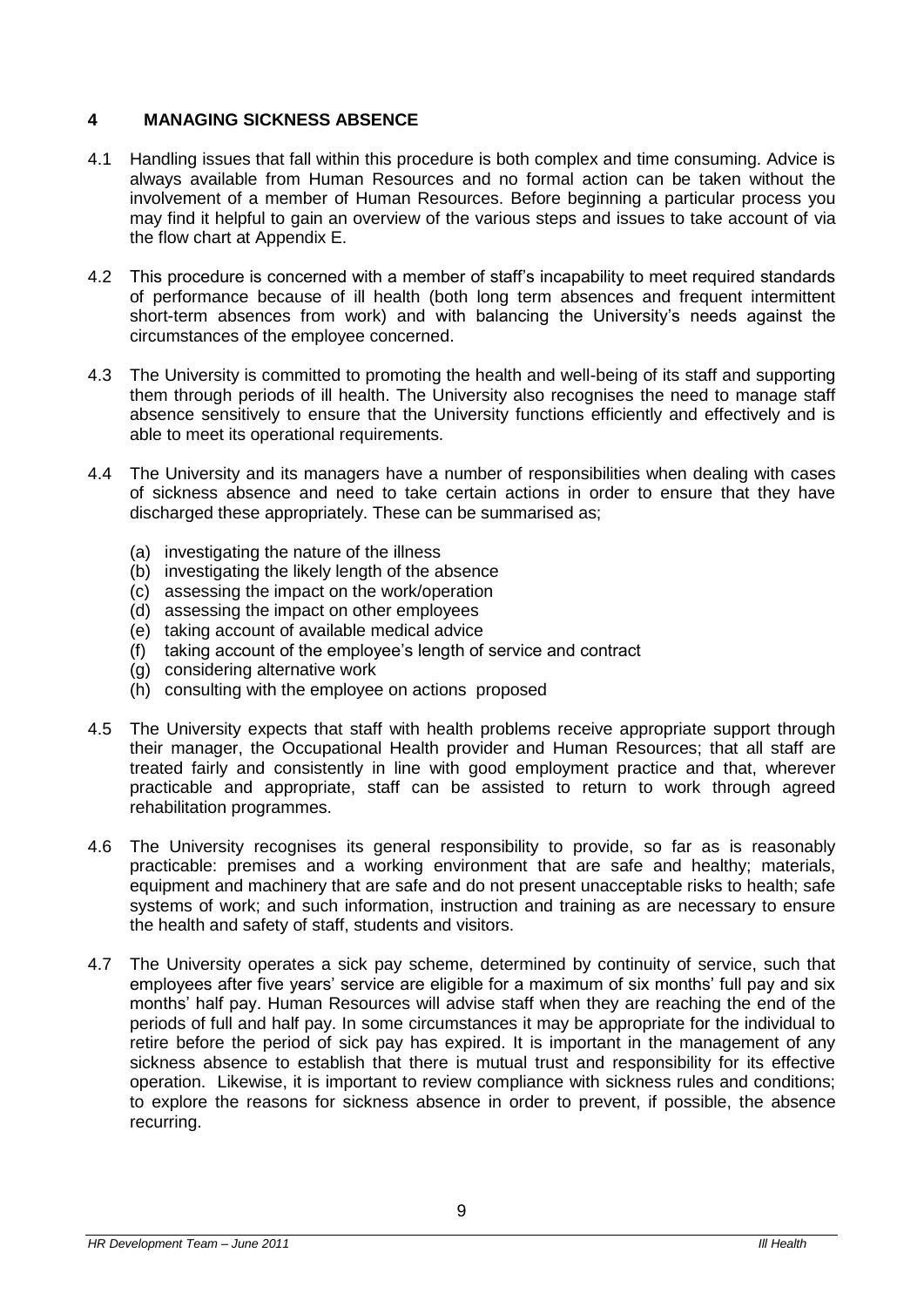- 4.8 A member of staff is required to contact his/her manager at certain stages during the course of the absence and the manager also has a responsibility to contact the member of staff from time to time to see how they are progressing (as specified in the 'Guide to Occupational and Statutory Sick Pay Schemes'). If contact has been maintained during the absence in most instances this can ease the transition back to work. In the majority of cases the individual would not have concerns about being contacted by the manager, is likely to welcome this, and in fact may feel more concerned they received contact direct from a member of Human Resources. Where however the individual is concerned by the prospect then they should make it clear that they do not wish the manager to contact them at home, and the manager should respect this position. In such cases where it becomes necessary for contact to be made then this will be initiated by Human Resources. In some circumstances contact by telephone or letter may be more appropriate.
- 4.9 The decision to dismiss on the grounds of incapability is not a medical one but is a managerial decision - based, amongst other things, on medical opinion(s). However, the absence of a medical diagnosis, or prognosis, does not in itself prevent management action. Employees have the right under the Access to Medical Reports Act 1988 (as amended) not to disclose their medical reports. In such a case, the employer can advise the employee that there is a need to obtain information regarding his/her health, and that his/her further employment will be assessed on the information available, and a decision will be made in the absence of such information.
- 4.10 The line manager should keep the senior manager informed of any issues that might warrant action under the formal procedures and consult with both the senior manager and Human Resources before taking any action. Occupational Health reports may be sought where action is being considered as part of the initial processes or normal support mechanisms, for example where an employee has had absences which appear to be linked and which therefore indicate there may be an underlying medical problem. In such cases, upon receipt of the report from Occupational Health and following discussion with Human Resources, the relevant manager should meet with the employee to identify support that could be offered and actions to be taken.
- 4.11 The *Disability Discrimination Act 1995* gives disabled employees the right not to be treated less favourably than others without a disability. A disabled person is one with a 'physical and/or mental impairment which has a long term adverse effect on his/her ability to carry out normal day to day activities'. The Act effectively gives the disabled person the right not to suffer unjustifiable discrimination and to claim reasonable adjustments to the workplace or working arrangements. However decisions concerning needs and adjustments must take place in the light of operational requirements. Managers should be aware that the provisions of the Act may apply in certain situations and should seek advice from Human Resources.
- 4.12 There may be a situation where an employee is suffering from ill health but is still at work. Where this is causing concern the manager should discuss the case with Human Resources in order to determine appropriate action which may include referral to Occupational Health and subsequent agreement that the employee should be absent from work on the grounds of ill health. Where this is the case it may be appropriate for the employee to be suspended from work on the grounds of ill health, see Appendix D.
- 4.13 All cases of sickness absence need to be handled with care and sensitivity but this is especially so when dealing with a member of staff with mental health difficulties. Advice should be sought from a member of Human Resources at the earliest opportunity.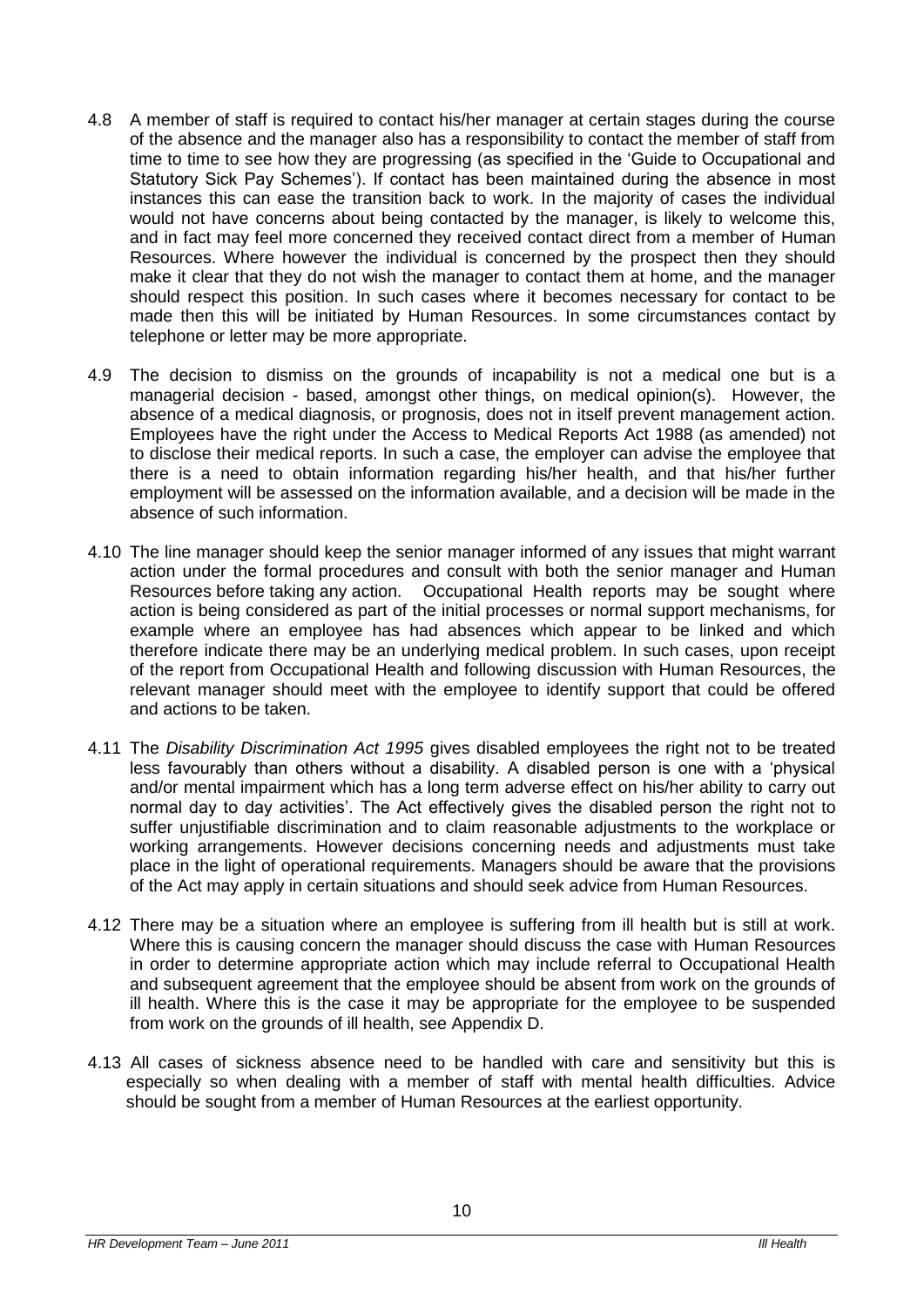# **5 LONG TERM ABSENCE**

#### **5.1 INITIAL STAGE**

- 5.1.1 Long term absence is normally defined as being a specific period or several periods of absence (normally amounting to more than 8 weeks in a twelve month period) and is distinguishable from frequent intermittent absence in that it tends to be continuous or connected and is usually traced to an underlying medical condition. In some circumstances an intervention earlier than 8 weeks may be appropriate, for example when there is a clear indication that the condition may be long term. Other absence patterns may also give cause for concern and require intervention even if they fall below 8 weeks, for example shorter absences at specific times in successive years.
- 5.1.2 Managers and staff are expected to maintain regular contact during the period of sick leave. Para 4.7 above gives guidance on how this contact should be made and by whom. Such contact can help the employee considerably when contemplating a return to work. Visits to an employee's home may be appropriate as a means of maintaining contact with the employee, discussing when return to work is anticipated, and/or in a minority of cases, discussing termination of contract/retirement on the grounds of ill health. In all cases a possible home visit should be discussed with Human Resources who would usually conduct the visit or accompany the line manager. In all cases managers should be mindful of the need to maintain a reasonable balance between contacting the employee and the right of the employee not to be disturbed when they are ill.
- 5.1.3 Following consultation and discussion with the employee, should it appear that there may be a long-term effect on the employee's ability to comply with his/her contract of employment, Human Resources will write to the Occupational Health provider to seek advice.
- 5.1.4 The Occupational Health provider will, with the employee's permission, obtain medical reports. Management will not be given the detail of these reports but will be advised by the Occupational Health practitioner as to:
	- (a) the nature and extent of the illness
	- (b) the likelihood of the current level of absence recurring or some other illness arising;
	- (c) the employee's expected date of return;
	- (d) whether or not the employee will be fit to resume full duties within a reasonable timescale;
	- (e) if not, what duties the employee may reasonably be expected to be able to undertake
	- (f) fitness for duties, with reasonable adjustment.
- 5.1.5 Once advice has been received from the Occupational Health provider, the line manager and the appropriate HR Adviser/Manager will discuss the medical opinion of the employee's long-term prospects of return to full duties. Full consideration will be taken of the requirements of the Disability Discrimination Act, in particular the requirement to make reasonable adjustment. The employee may provide an additional medical assessment if he/she so wishes.
- 5.1.6 It is important that a member of staff returning to work after a long period of illness is given appropriate support by their manager, and the University to enable them to readjust into the workplace. In order to enable this to happen an individual should give sufficient notice of their intended date of return. In some cases a meeting may be arranged involving the individual (accompanied by a colleague if they wish), the manager and Human Resources to discuss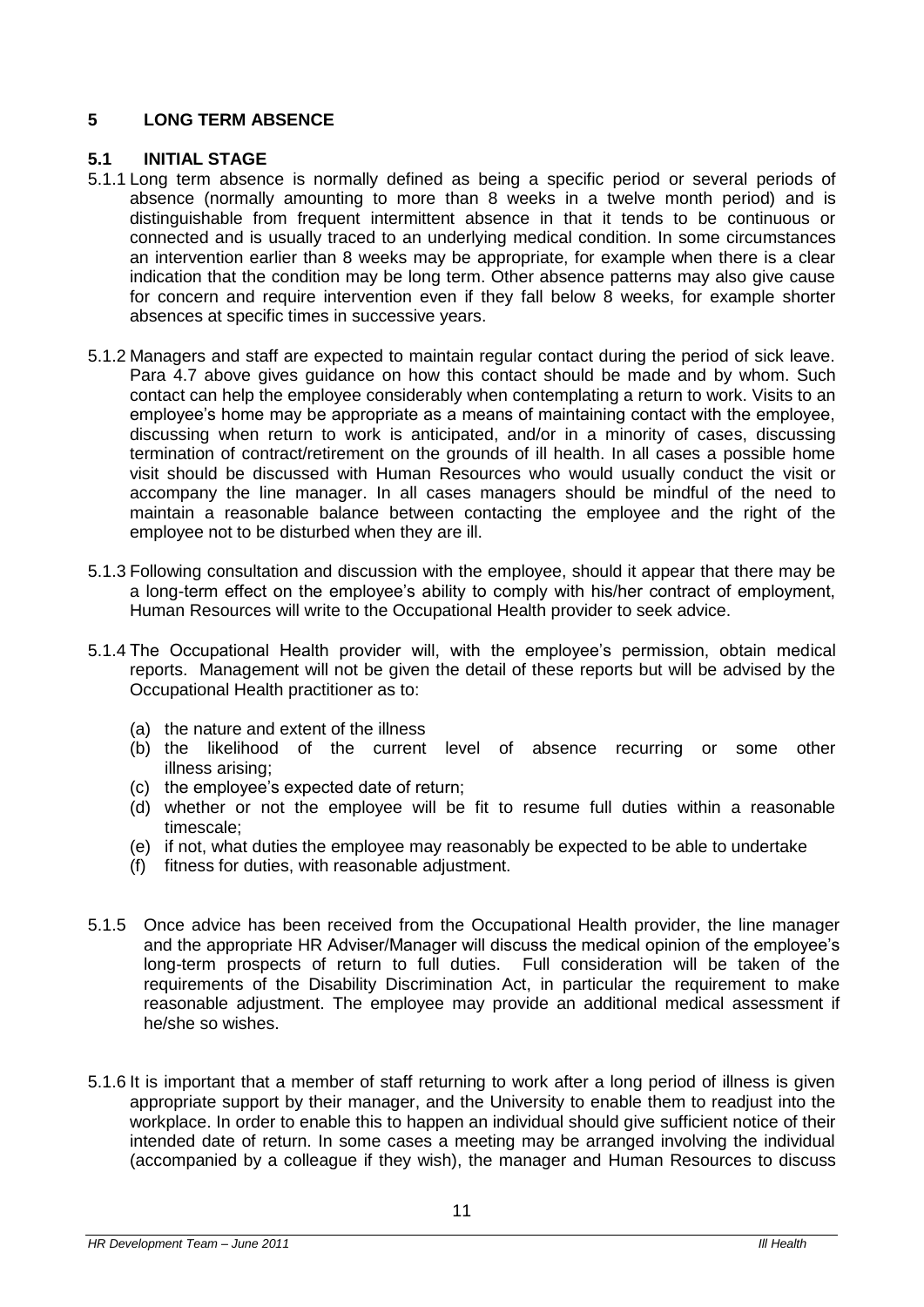the arrangements for return, including any medical advice that has been received in relation to adjustments. In certain cases an employee's return to work from long term sickness may be facilitated by the opportunity to work a reduced number of hours for a limited period, normally a maximum of six weeks. Consideration will be given to such an arrangement providing the following applies;

- (a) there is Occupational Health advice that the employee will resume their normal working hours at the end of this period.
- (b) there is evidence of an incremental increase in the number of hours being worked during the period (as appropriate).
- (c) the reduced hours arrangement is operationally feasible.

Where such an agreement is reached with the employee then they will continue to receive their normal pay for a maximum of six weeks. This period will be extended only in exceptional circumstances. Where an extension is agreed consideration will be given to reducing the employee's pay in line with the hours being worked.

- 5.1.7 In cases where there is medical advice that the employee would only be able to resume work on a reduced hours basis for the foreseeable future then this will be discussed with the employee and the manager and a reduced hours contract considered. Where such a contract is agreed then this will be on the basis that there will be a trial period of six working weeks within which the employee or University may determine whether the arrangement should continue. At any time during the trial period the employee or University may terminate the contract and revert to terms and conditions of the previous contract.
- 5.1.8 Occasionally an individual is classed as medically fit to return to work and plans to do so but, perhaps because of particular aspects of the job, the manager has a concern about whether this should happen. Where there is perceived to be a risk to the individual or others by a return to work the opinion of the Occupational Health provider should be sought.
- 5.1.9 Where the line manager and HR Adviser/Manager believe that continuation of the current contract is doubtful, the following possibilities will be explored:
	- (a) temporary or permanent change of work pattern or methods within the same department including the possibility of part time employment;
	- (b) temporary or permanent change of post within the same department;
	- (c) a suitable post elsewhere within the University;
	- (d) reasonable re-training and/or rehabilitation;
	- (e) adjustment to role that could result in a lower grade, providing the employee formally agrees to the change.

An employee opting for an alternative contract will not be entitled to pay protection.

5.1.10 In some circumstances it may be that the most sensible option is to end the contract of employment. This can be done by the appropriate pension scheme agreeing to early retirement on the grounds of permanent ill health. This is a decision based on medical opinion and relates to 'permanent incapacity'. If approved by the appropriate pensions authority (Teachers' Pensions or the Local Government Pension Scheme), then it allows the employee to be released with immediate (often enhanced) pension. The University would normally accept this recommendation and would terminate the contract with notice (or pay in lieu of notice) on the grounds of capability and pay the balance of any sick pay owing.

When agreement to early retirement on the grounds of ill health has been received from the appropriate pension scheme and has been agreed by the employee, a mutually agreed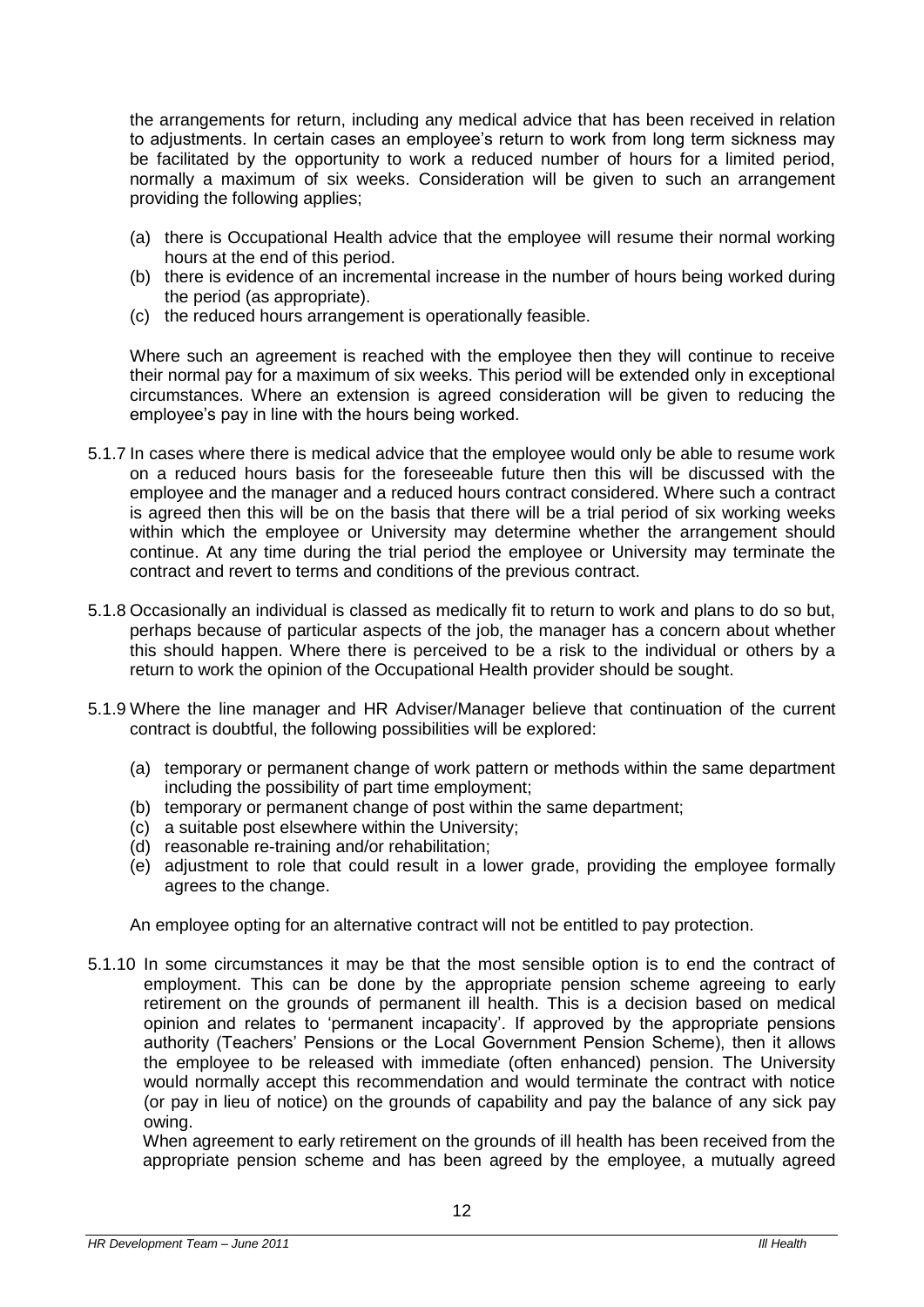date of termination should be identified. The individual will be required to confirm their request to retire on the grounds of ill health in writing and the agreed date on which the contract will terminate. Upon receipt of this letter the University will arrange for the termination of the contract on the due date. Appropriate payment for the balance of any sick pay owing and for outstanding holidays will be made.

5.1.11 When it is not possible to gain agreement to retirement on the grounds of ill health from the appropriate pension scheme, the University will terminate the contract with notice (or pay in lieu of notice) on the grounds of capability (see para 5.2 below);

# **5.2 FORMAL STAGE 3**

- 5.2.1 Where, in the case of long term absence, the options outlined in para 5.1.9 are not possible or practical and/or fail, or the opinion is that the contract should be terminated, a report will be made to the Vice-Chancellor or nominee as appropriate, who has the authority to terminate the contract of employment on the grounds of the employee's incapability owing to ill-health.
- 5.2.2 Where a decision is made by the Vice Chancellor or nominee to proceed with a meeting, the employee will be given five working days' notice in writing of the meeting. He/she shall be notified of the details of the issues in writing, informed that Stage 3 of this procedure is being invoked and be advised that he/she can be accompanied by a colleague. The employee shall have access in advance to any documents which are to be produced at the meeting. Any written evidence to be submitted by the employee must be received at least 24 hours in advance of the meeting so that all parties can consider it, (see also Appendix B). The employee has a right to supply a second medical opinion if they wish and must indicate their intention to do so 24 hours in advance of the meeting. The meeting will be postponed if necessary to await this report.
- 5.2.3The Vice-Chancellor, or nominee, and a member of Human Resources, will conduct the meeting following the format outlined at Appendix B. The Vice-Chancellor or nominee will decide one of the following:
	- (a) to take **NO FURTHER ACTION**, in which case s/he will confirm this in writing to the employee;
	- (b) to seek **FURTHER INFORMATION**, for example an additional medical report;
	- (c) to take **FURTHER ACTION** (which may include demotion or re-deployment within the University following agreement with the employee as an alternative to dismissal);
	- (d) to **DISMISS**. This will normally be with notice.
- 5.2.4 If the decision is to dismiss the outcome will be confirmed in writing and the employee advised of his/her right of appeal, see Appendix C.
- 5.2.5 If the opinion of the Occupational Health provider or the employee's own GP/consultant is that the employee is terminally ill, the line manager and Human Resources will ensure that where possible the financial and emotional needs of the employee are taken into account in arriving at an agreement about continued employment.

# **6 FREQUENT INTERMITTENT (SHORT TERM) ABSENCE**

6.1 These are absences that are normally sporadic and may be attributed to seemingly unconnected minor ailments or similar or related reasons. Human Resources (Payroll) receives data via the sickness absence reporting process about staff on sick leave. It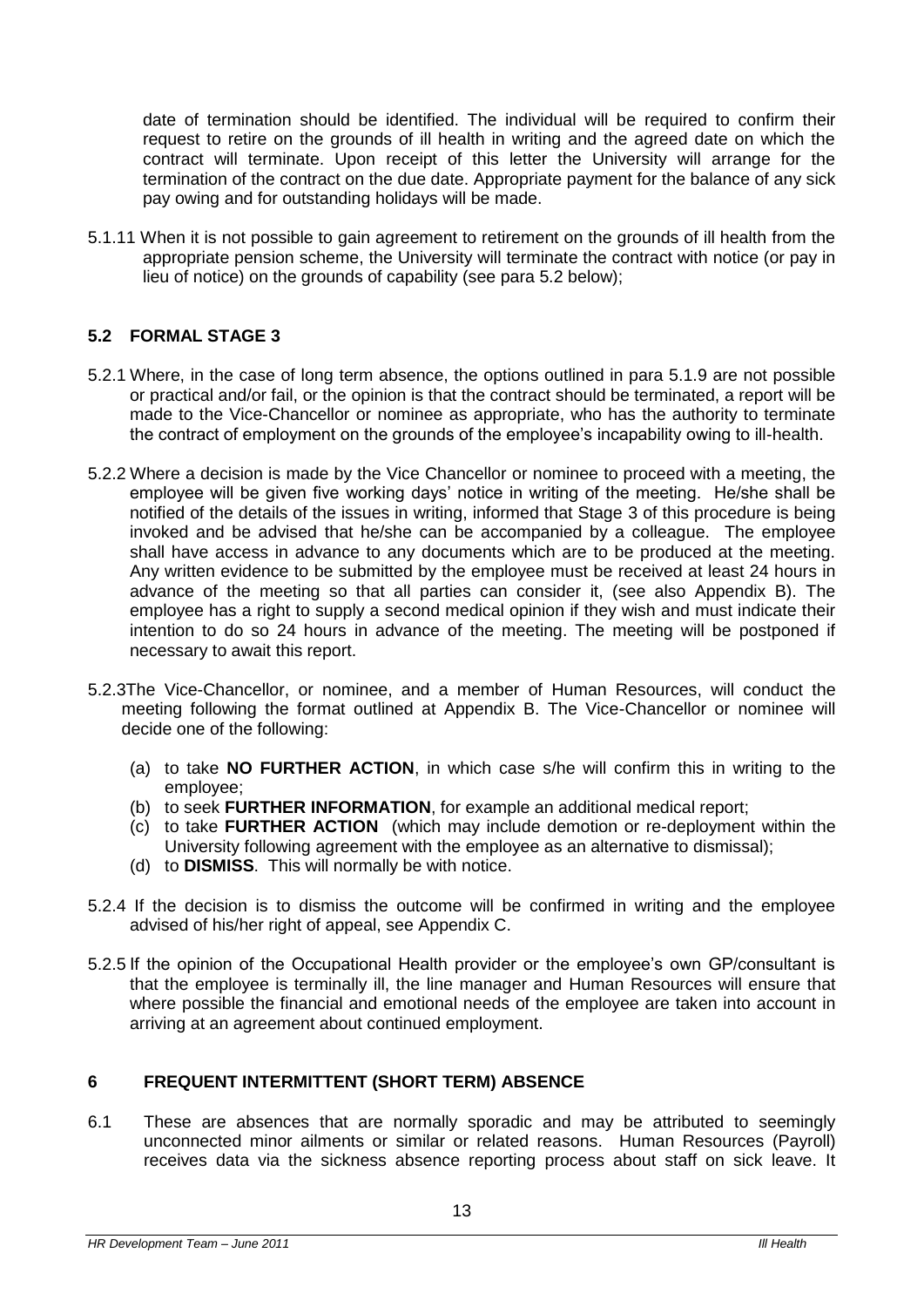produces information on a regular basis for senior managers and line managers and highlights those absence patterns which may require attention, usually those totalling c 10 days per rolling 12 months. In some cases the manager may have additional local knowledge relating to the absence record and decide to take no further action in the light of this.

6.2 Line managers may be in possession of additional details, for example times when an individual has gone home ill, and need not wait for information from Human Resources but may choose to discuss an absence pattern with an individual employee at an earlier point. The intention is that all staff are dealt with in a consistent way and that any different treatment is for justifiable reasons.

# **6.3 INFORMAL ACTION**

- 6.3.1 In cases of frequent intermittent short-term absences from work, whether or not covered by a medical or self certificate, the line manager will meet with the employee: to discuss the reasons for the absences; to advise of the need for the individual to consider consulting a doctor; to establish whether medical treatment is necessary; to identify whether there are any other underlying reasons for absences (i.e. work related or domestic); and to decide what action can or should be taken. The line manager will advise the employee of the possible consequences if there is no improvement in the absence/attendance pattern.
- 6.3.2 If there appears to be an underlying medical reason for the absences then the case should be discussed with Human Resources and a decision made whether to seek a medical opinion. Where this occurs the report from Occupational Health should be considered by the manager and Human Resources and further action determined. The outcome and appropriate action should be discussed with the employee. In such a case it may be judged that whilst the individual does have an underlying medical condition their overall level of absence is nevertheless unacceptable and the procedure should be initiated.
- 6.3.3 Clearly absence records/health issues are specific to the individual. A number of informal meetings may in some cases be the most effective way of managing the situation. If the necessary improvement can be achieved in this way then it may not be necessary to move to more formal procedures. In all cases Human Resources should be consulted for advice on the most appropriate way to handle the situation.

# **6.4 FORMAL STAGE 1**

- 6.4.1 If the attendance pattern does not improve, the HR Adviser/Manager will seek the advice of the Occupational Health provider. The Occupational Health provider may, with the employee's permission, obtain medical reports. Management will not be given the detail of these reports but will be advised by the Occupational Health provider as to the likelihood of the current levels of absence recurring or some other illness arising; whether there is some underlying medical cause for these absences; whether the employee is fit to undertake full duties and, if not, what duties the employee may reasonably be expected to be able to undertake.
- 6.4.2 The line manager, accompanied by the appropriate HR Adviser/Manager, will meet with the member of staff. Depending on the circumstances of the case it may be appropriate to involve another line manager in the meeting. The employee will be given five working days' notice in writing of the meeting and be advised that s/he can be accompanied by a colleague.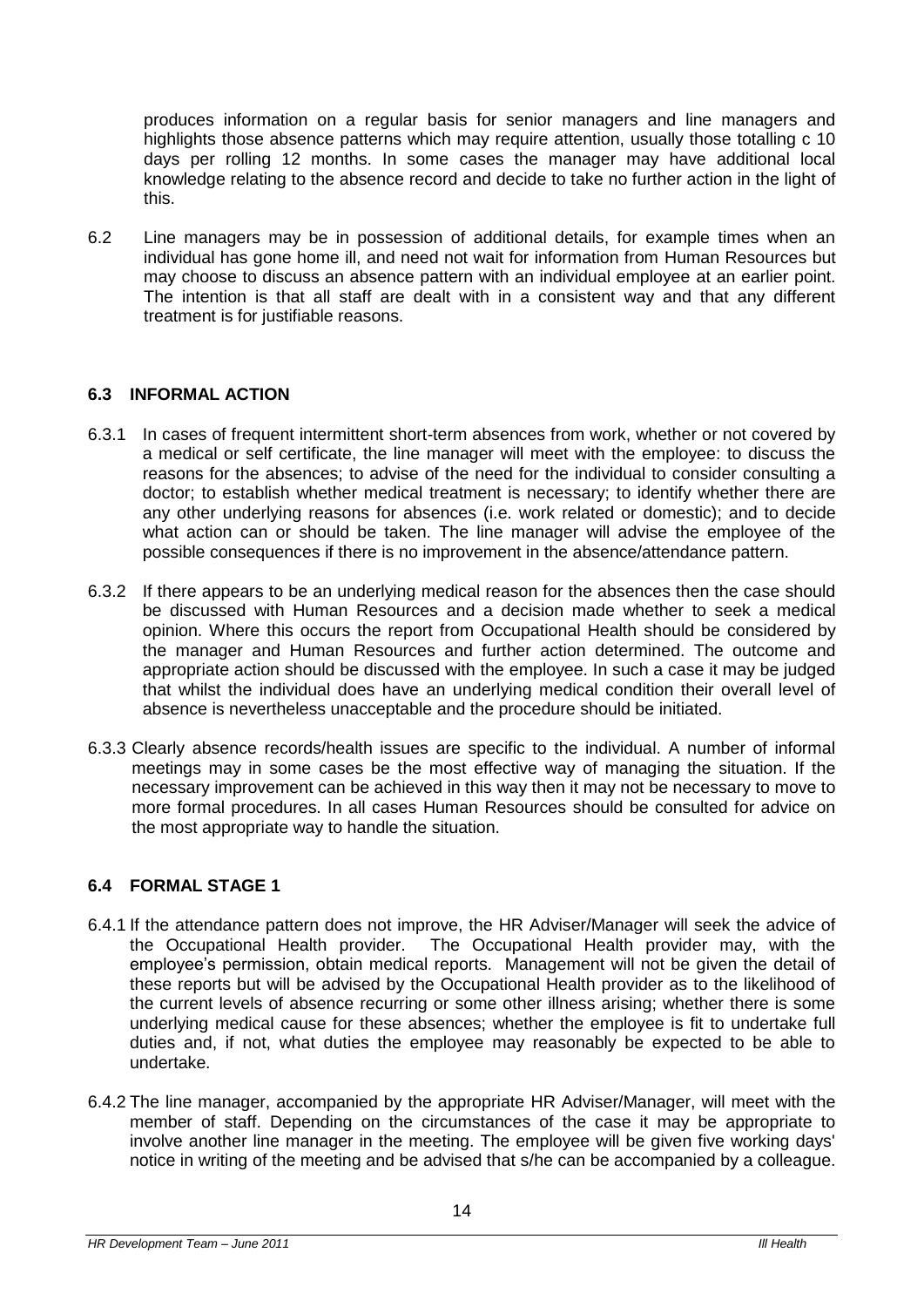The employee will be given the details of his/her attendance record in writing in advance and informed that a formal stage is being invoked.

6.4.3 The meeting will be led by the line manager who will discuss the report from the Occupational Health provider, explain the effect that the absences are having on the employee's department, outline in what respect the employee's attendance fails to meet an acceptable standard, and discuss with the employee any other relevant matters.

At the meeting, the employee (or colleague where s/he is represented) will be given the opportunity to respond to the evidence presented.

The line manager in consultation with the members of Human Resources will then decide whether:

- (a) to take **NO FURTHER ACTION** , in which case s/he will confirm this outcome in writing to the employee;
- (b) in the light of the issues discussed to require a further **PERIOD OF MONITORING**;
- (c) to seek **ADDITIONAL INFORMATION** for example a further report from a medical practitioner/Occupational Health provider;
- (d) to offer an adjustment to the contract, which will not attract pay protection:
- (e) to offer temporary or permanent change of work pattern or methods within the same department including the possibility of part time employment;
- (f) to offer temporary or permanent change of post within the same department;
- (g) to offer a suitable post elsewhere within the University;
- (h) to offer reasonable re-training and/or rehabilitation;
- (i) to offer adjustment to role that could result in a lower grade, providing the employee formally agrees to the change
- (j) the absence/attendance pattern is of sufficient concern that a **FIRST FORMAL WARNING** is appropriate.
- 6.4.4 The warning will be confirmed in writing and the employee advised of his/her right of appeal, see Appendix Ci. The warning will remain on the employee's file for a period of 12 months. The employee will be warned of the possible consequences of a failure to improve or in the event that further shortcomings are identified. The warning will set out the required level of attendance and the timescale within which improvement is expected and over which it must be sustained. The review period must be reasonable in relation to the cause of absence and could be up to 12 months. Within that time there will be regular review meetings and at any point during that review period the issue can be moved to the next stage in the procedure.
- 6.4.5 At the end of the review period, which may be shorter than the duration of the warning, provided the matter has not been moved to the next stage, the manager and member of Human Resources will hold a meeting with the employee, and if s/he chooses in the presence of his/her colleague, to discuss progress. If the employee's attendance has improved sufficiently that he/she now meets the required standard, this will be confirmed in writing, and possibly a further review meeting will be arranged to check that this can be sustained. If however, the employee's attendance remains below the required standard, the employee will be informed that further action will be taken under Formal Stage 2 of this procedure.
- 6.4.6 Following the issue of a first formal warning, if there is a need to invoke Stage 2 of the process as a consequence of a failure to achieve required standards this must normally be initiated within the duration of the previous warning.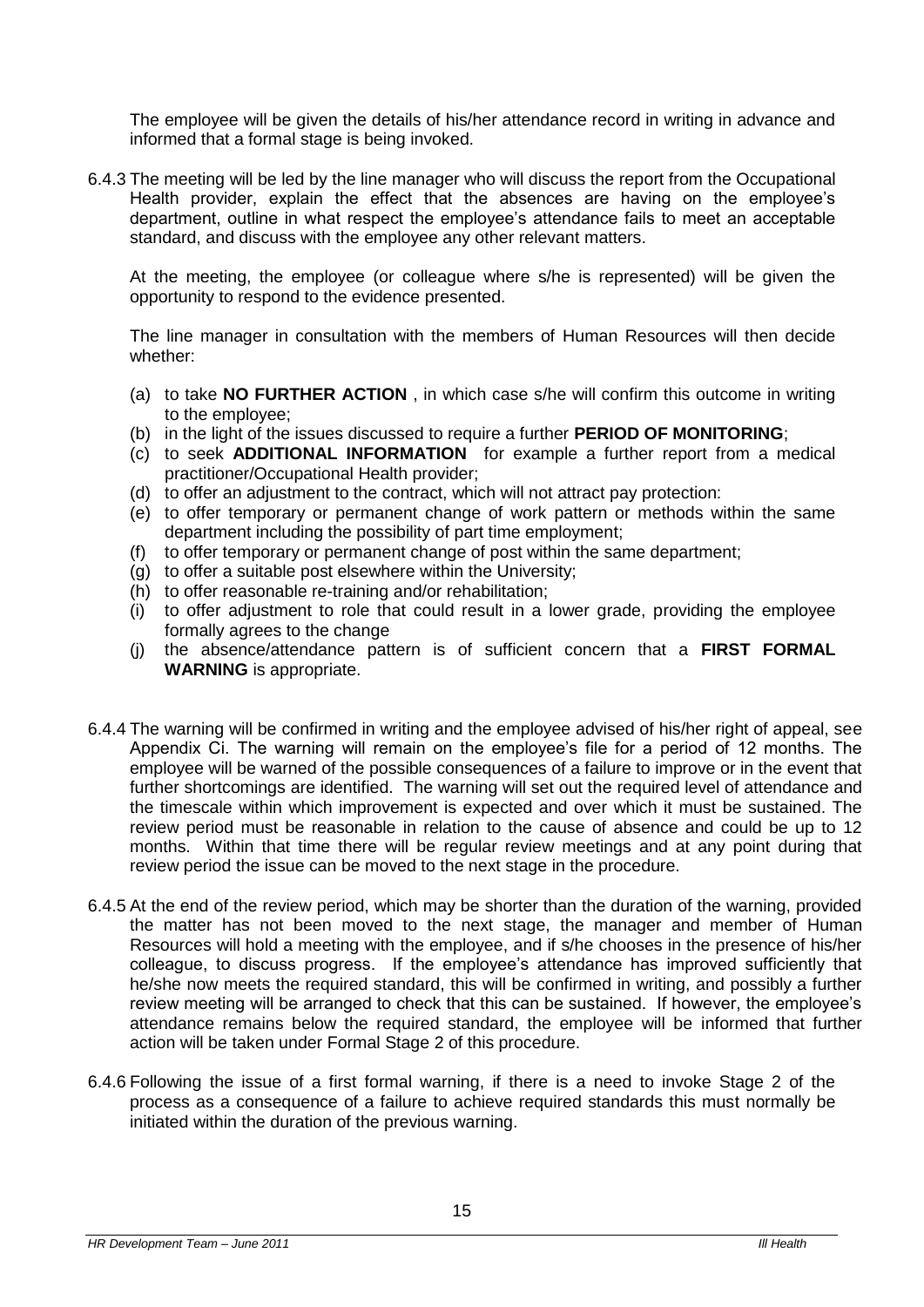# **6.5 FORMAL STAGE 2**

- 6.5.1 Where the level of attendance does not improve the line manager will prepare a report which will include the attendance record of the employee, the impact of ongoing absences on the work/department/other employees, the record of any meetings that have taken place with the employee and any other information that is relevant to the case. S/he will submit this to the senior manager. Advice will be sought from Human Resources and appropriate action will be agreed. The employee will be given a copy of the report as part of the evidence to be discussed at the formal meeting.
- 6.5.2 Where it is agreed that a meeting should be arranged with the employee s/he will be given five working days' notice in writing of a meeting. The employee will be given the details of the concerns about his/her alleged frequent intermittent absences in writing in advance, informed that the Formal Stage 2 is being invoked and be advised that s/he can be accompanied by a colleague.
- 6.5.3 The meeting will be led by the senior manager supported by a member of Human Resources and will be conducted as per Appendix Bii. The senior manager will discuss with the employee the alleged poor attendance and the possible consequences should this not improve, and set a review date when progress might be considered. The employee will be made aware that unless a level of attendance that is satisfactory to the University is achieved, further action could be taken which could lead to dismissal.
- 6.5.4 At the meeting, the employee (or colleague where he/she is represented) will be given the opportunity to respond to the evidence presented. The senior manager will, in consultation with the member of Human Resources, then decide whether:
	- (a) to take **NO FURTHER ACTION**, in which case s/he will confirm this in writing to the employee;
	- (b) in the light of the issues discussed to require a further **PERIOD OF MONITORING**;
	- (c) to seek **ADDITIONAL INFORMATION,** for example a further report from a medical practitioner/Occupational Health provider;
	- (d) to offer an adjustment to the contract (which will not attract pay protection):
	- (e) to offer temporary or permanent change of work pattern or methods within the same department including the possibility of part time employment;
	- (f) to offer temporary or permanent change of post within the same department;
	- (g) to offer a suitable post elsewhere within the University;
	- (h) to offer reasonable re-training and/or rehabilitation;
	- (i) adjustment to the role that could result in a lower grade, providing the employee formally agrees to the change.
	- (j) To issue a **FINAL FORMAL WARNING**.
- 6.5.5 The warning will be confirmed in writing and the employee advised of his/her right of appeal, see Appendix Ci. The warning will remain on the employee's file for a period of 24 months. The employee will be warned of the possible consequences of a failure to improve or in the event that further shortcomings are identified. The warning will set out the required level of attendance and the timescale within which improvement is expected and over which it must be sustained. The review period must be reasonable in relation to the cause of absence and could be up to 24 months. Within that time there will be regular review meetings and at any point during that review period the issue can be moved to the next stage in the procedure. The employee will be advised that if their attendance remains below the required standard further action will be taken under stage 3 of the procedure.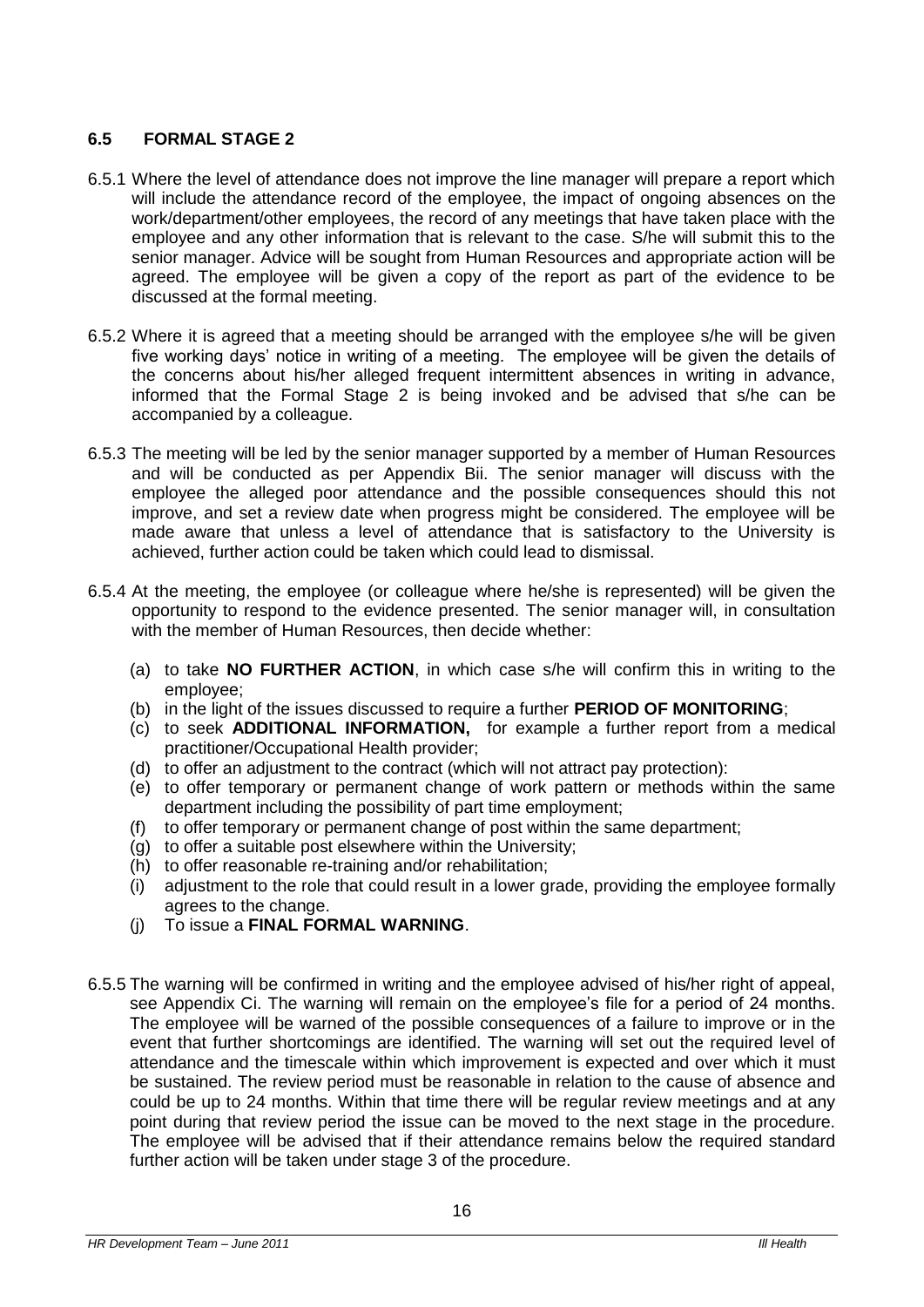- 6.5.6 At the end of the review period, which may well be shorter than the duration of the warning, the manager will hold a meeting with the employee, and if s/he chooses in the presence of his/her colleague, to discuss progress. If the employee's attendance has improved sufficiently that he/she now meets the required standard, this will be confirmed in writing, and a further review meeting may be arranged to check that this has been be sustained. If however, the employee's attendance remains below the required standard, the employee will be informed that further action will be taken under Formal Stage 3 of this procedure which could result in the employee's dismissal.
- 6.5.7 Following the issue of a final written warning, if there is a need to invoke Stage 3 of the process as a consequence of a failure to achieve required standards this must normally be initiated within the duration of the previous warning.

# **6.6 FORMAL STAGE 3**

- 6.6.1 If the employee's attendance pattern remains below the standard required, or falls below the standard required during the following 24 months, the senior manager will prepare a statement of case outlining such matters as: performance, health record, likelihood of change in attendance (including further medical opinion, if necessary), availability of alternative work, the effect of past and future absence on the service and comparative data, as appropriate, and send this to the Vice-Chancellor or nominee, as appropriate, who has the authority to terminate employment.
- 6.6.2 Where a decision is made to proceed with a meeting, the employee will be given five working days' notice in writing of the meeting. S/he shall be notified of the details of the issues in writing, informed that Stage 3 of this procedure is being invoked and be advised that s/he can be accompanied by a colleague. The employee shall have access in advance to any documents which are to be produced at the meeting. Any written evidence to be submitted by the employee in response to the complaint must be received at least 24 hours in advance of the meeting so that all parties can consider it, (see also Appendix B). The employee has a right to supply a second medical opinion if they wish and must indicate their intention to do so at least 24 hours in advance of the meeting.
- 6.6.3The Vice-Chancellor, or nominee, and a member of Human Resources, will conduct the hearing following the format outlined at Appendix B. The Vice-Chancellor or nominee will decide one of the following:
	- (e) to take **NO FURTHER ACTION**, in which case s/he will confirm this in writing to the employee;
	- (f) To **EXTEND THE PERIOD OF REVIEW** and require further monitoring NB this is the review period that was set up at the time that the formal Stage 2 warning was issued. Where a further review period is agreed then this review period should be completed whilst the Stage 2 warning is current i.e. within 24 months;
	- (g) to seek **FURTHER INFORMATION**, for example an additional medical report;
	- (h) to take **FURTHER ACTION** (which may include demotion or re-deployment within the University following agreement with the employee as an alternative to dismissal);
	- (i) To **DISMISS**. This will normally be with notice.
- 6.6.5 The employee will be informed in writing of the decision and the reasons for it and of s/her right to appeal to the Board of Governors, see Appendix Cii.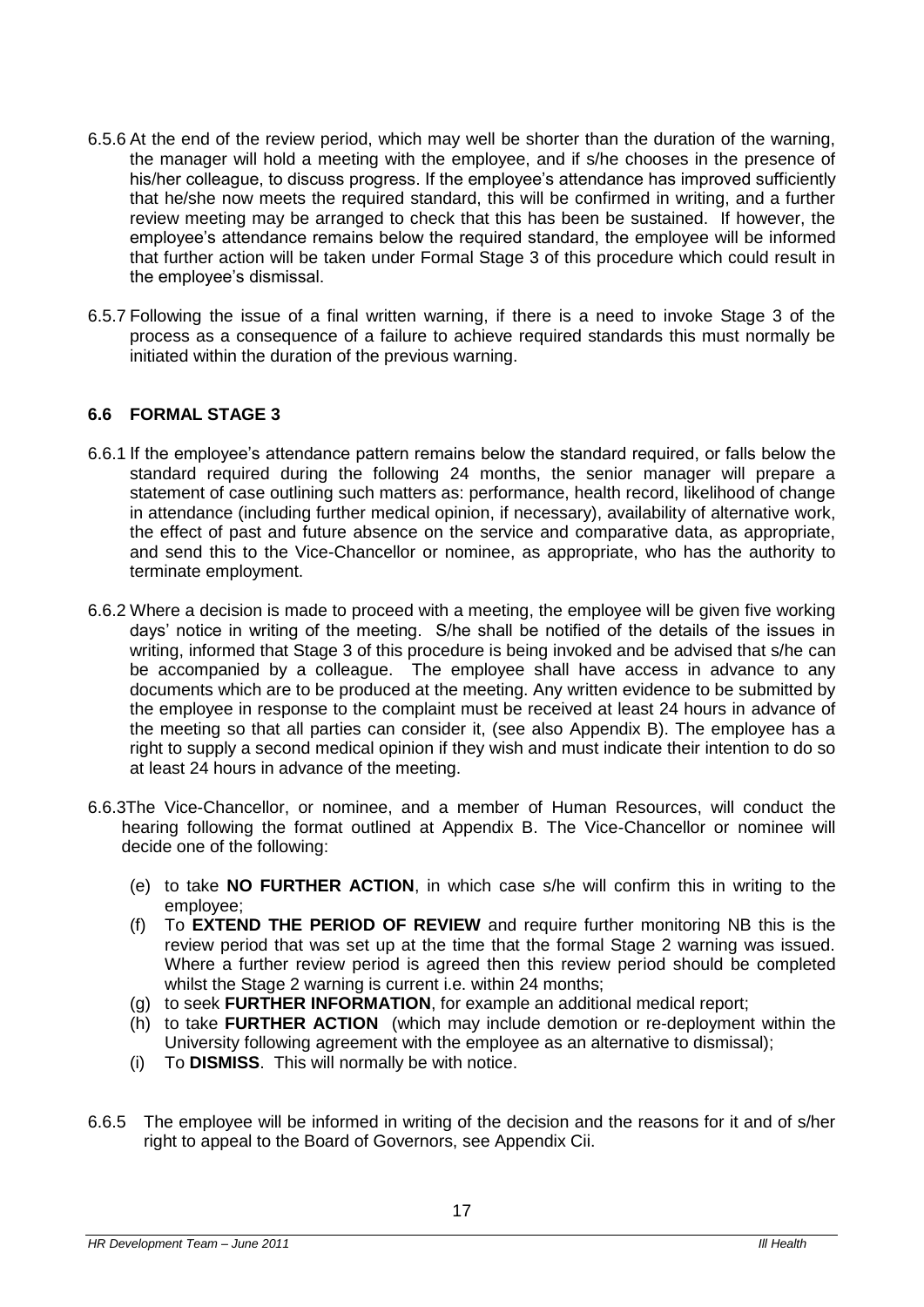**These appendices apply to all three procedures – ill health, performance and conduct – but need to be interpreted in the light of the particular procedure being used.**

APPENDIX A

# **GUIDANCE NOTES ON INVESTIGATION PROCEDURE**

#### **1. The Purpose of the Investigation**

- 1.1 An important element for the fair and expeditious handling of matters of concern, complaints and allegations is an adequate investigation. This does not necessarily mean exploring every avenue, but it does mean:
	- (a) enquiring into the circumstances surrounding the suspected or alleged issue;
	- (b) informing the employee that an investigation is being conducted and giving the employee a chance to offer an explanation (only in exceptional circumstances would the employee not be informed);
	- (c) taking a balanced view of the information that emerges;
	- $\overrightarrow{a}$  reaching a decision whether or not there are sufficient grounds for proceeding and, if so, deciding whether the issue should be dealt with informally or under formal procedures.

**Note**: In cases concerning allegations of serious or gross misconduct, where suspension of the employee on full pay pending further investigation is considered appropriate, there may be no preliminary interview. In such cases, the suspension procedure will be followed (see Appendix E).

#### **2. Who should conduct the investigation?**

2.1 The relevant line/senior manager or other appropriate nominee, the 'Investigating Officer' will normally investigate the allegations although there may be particular circumstances where it could be more appropriate for a member of Human Resources to fulfill this role. The 'Investigating Officer' should aim to begin the investigation normally within 2 working days and to complete it in as short a period as possible, normally not exceeding 20 working days. The 'Investigating Officer' may be supported by a member of Human Resources. The investigation will be confidential.

#### **3. The Procedure**

- 3.1 The Investigating Officer will inform the employee at an appropriate time that an investigation is being carried out. He/she will be advised of the nature of the allegation(s), including any written complaints that have been made.
- 3.2 The employee should be advised that s/he may be interviewed as part of the investigation and that it may be necessary to have more than one meeting. The employee should be given the opportunity to be accompanied by a colleague at any meeting.
- 3.3 It is normally helpful for any witnesses or other persons believed to have significant information about the alleged allegations, or pertinent knowledge about relevant procedures, etc to be interviewed as soon as possible before memory fades. Written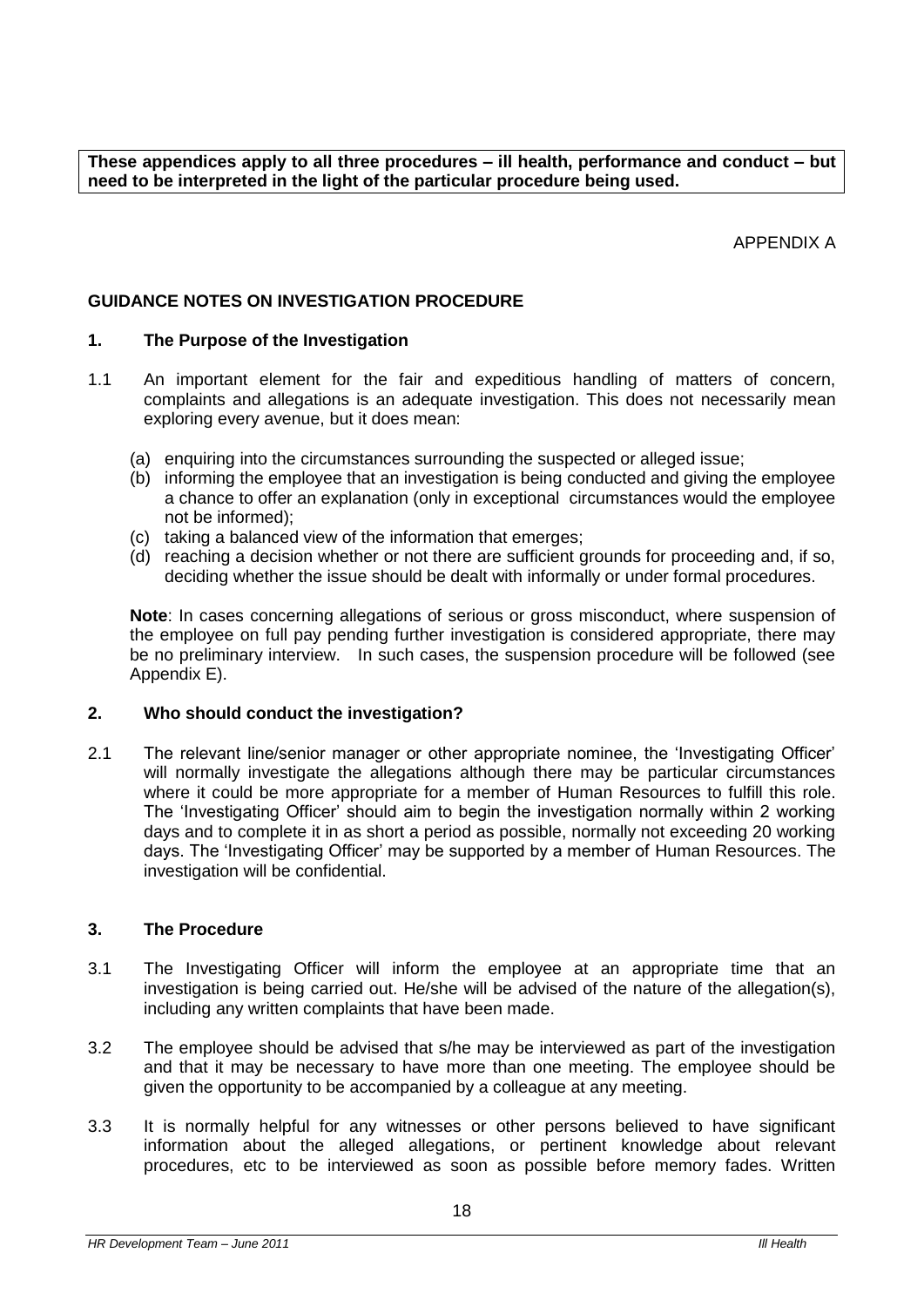statements, or countersigned notes, should be obtained from witnesses at the earliest opportunity and it should be made clear to them the use to which the statements could be put and the fact that witnesses may be required to attend a subsequent hearing and be cross examined on their evidence.

- 3.4 On completion of the investigation, the Investigating Officer in consultation with a member of Human Resources, should analyse the facts and evidence and consider whether formal action under the procedure is appropriate. If stage 2 or stage 3 of the formal procedure is being initiated the Investigating Officer should prepare a report which should include relevant documents/procedures/witness statements etc. This should be passed to the senior manager (in the case of stage 2) or Vice Chancellor or nominee (in the case of stage 3) who will consult the Director of Human Resources or nominee (for stage 2) or the Vice Chancellor or nominee (for stage 3) about appropriate action.
- 3.5 Human Resources will advise on consistency of practice across the University and the validity of the approach being proposed.
- 3.6 It is important not to delay unreasonably the investigation process and it should be conducted within as short a period as practicable, normally not exceeding 20 working days. Once the relevant facts have been established it should be possible to inform the employee whether management intends to take the matter to a formal stage.
- 3.7 The appropriate Dean/Associate Dean/Head of Service/Deputy Head will be kept informed of the case (where s/he is not the Investigating Officer).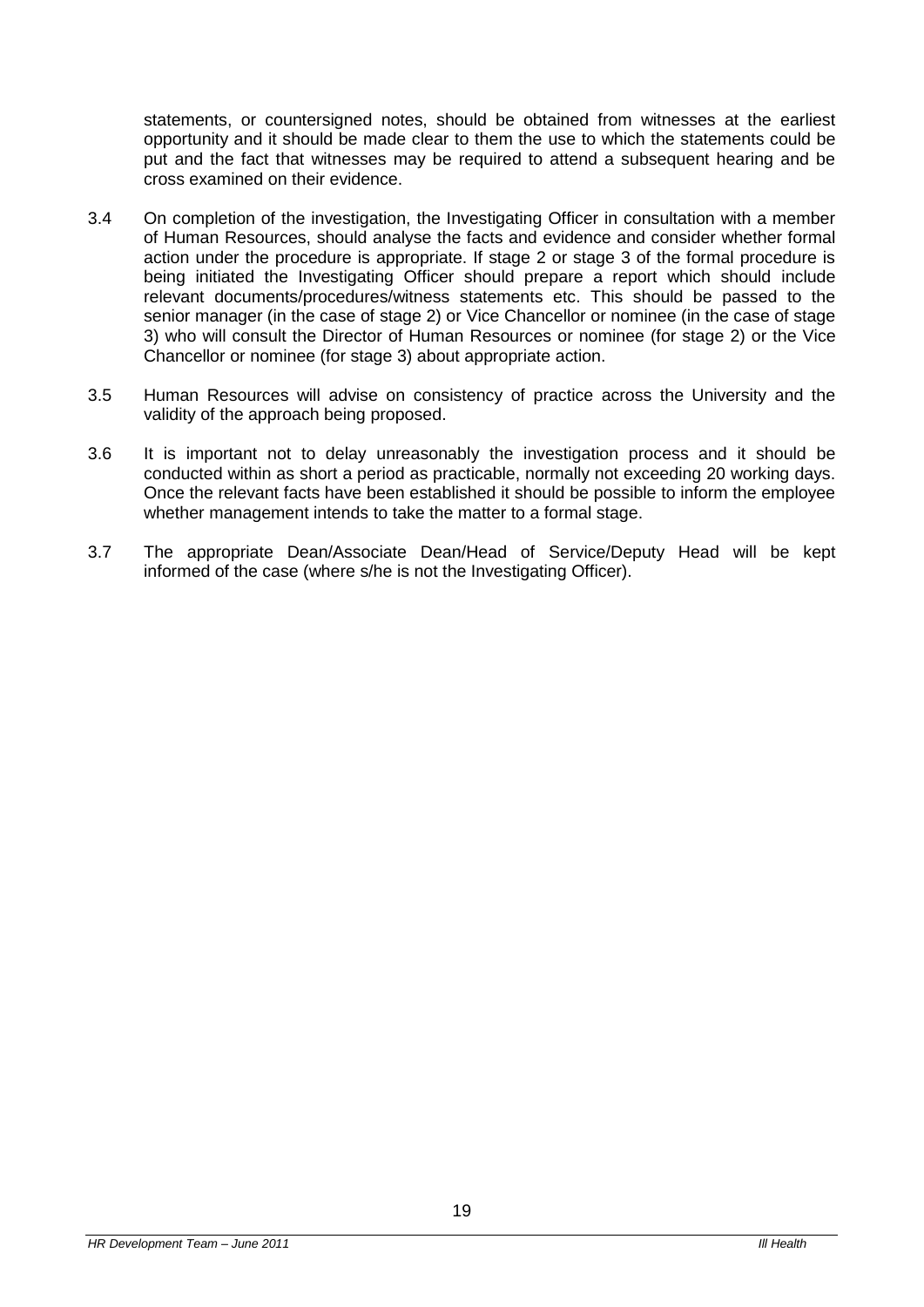#### **CONDUCT OF MEETINGS**

#### **1. INFORMAL MEETINGS**

- 1.1 As informal meetings are not held under the formal procedure and their purpose will vary it is not appropriate to adhere to a specific format for the meetings. In fact bringing unnecessary formality to the meeting may well hinder progress. The following is however a guide to holding informal meetings which managers may wish to follow when they are considering such action.
- 1.2 The manager should contact the employee to arrange the date and time of the meeting. He/she should be advised of the purpose of the meeting. Given the possible anxiety associated with such a meeting, the manager should consider whether it would be useful to provide any written information prior to the meeting which will help the employee prepare. There should not be any unnecessary delay between the announcement of a meeting and when the meeting takes place. Where the individual requests that s/he be accompanied at an informal meeting then this request will be agreed. The manager may also request that a member of Human Resources is present.
- 1.3 At the start of the meeting the manager should confirm its purpose and agree a structure ensuring that the employee has an opportunity to raise any issues that are of concern to them. If it becomes clear that the employee wishes to be accompanied then this should be discussed and the meeting adjourned as necessary.
- 1.4 The manager will explain the standard required, outline in what respect the employee is failing to achieve this, explore the possible explanations for this and agree a plan of action, and any further support and/or training and development that is required. The manager should also indicate the timescale within which an improvement should be achieved.
- 1.5 It may be appropriate at the end of the meeting for the manager to advise that the formal procedure may be invoked if insufficient progress is made. In some circumstances it may be appropriate to issue an oral warning. Any such warning is outside the formal procedure, however reference may be made to it if formal action is necessitated within 12 months.
- 1.6 A summary of the meeting and its outcomes should be confirmed in writing. A copy should be given to the employee and a copy should be retained by the manager.
- 1.7 Arrangements should be made for a further meeting to consider the actions agreed and the progress made.
- 1.8 The senior manager should normally be kept informed of the action being taken.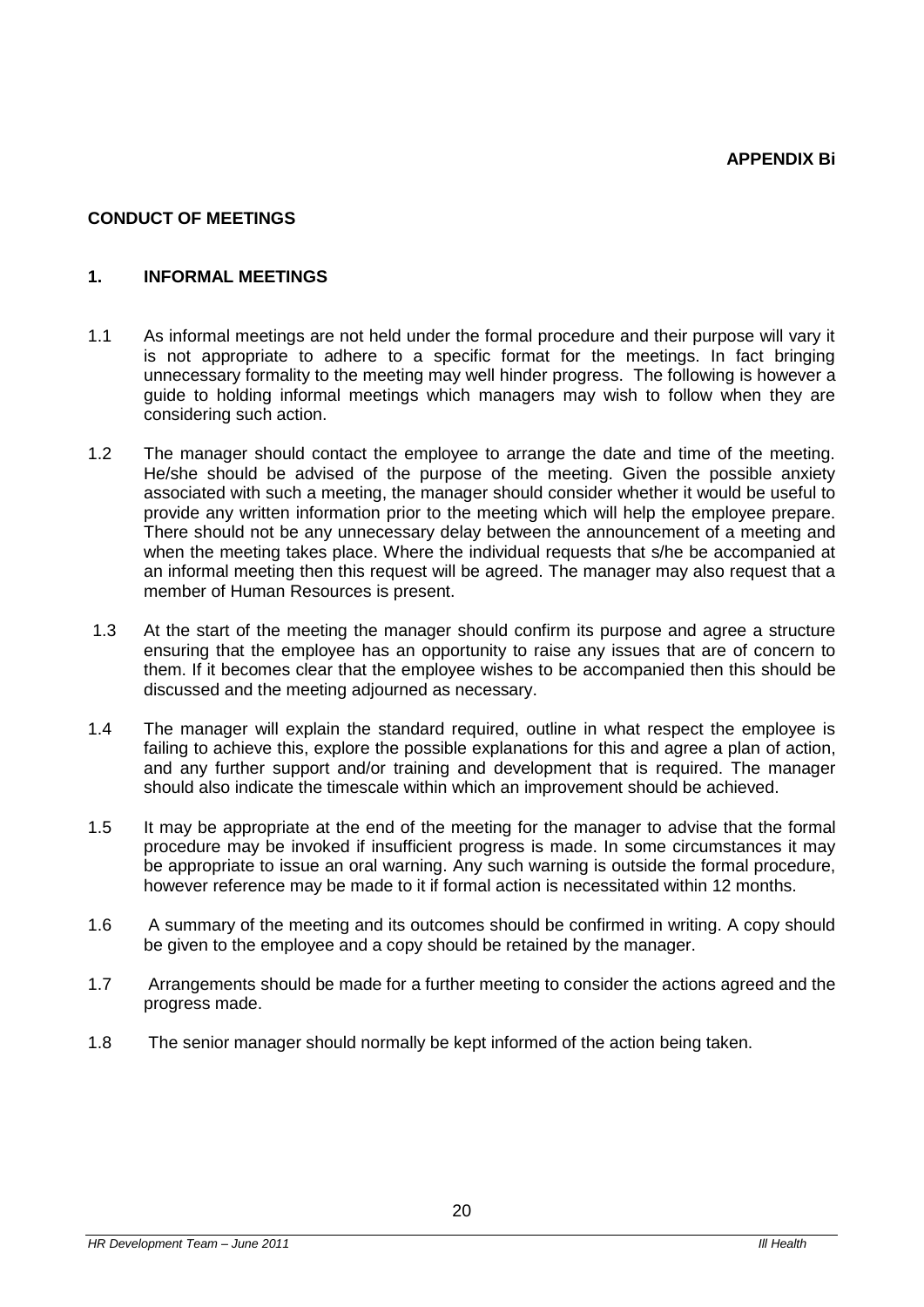# **2. OUTLINE FORMAT FOR FORMAL MEETINGS (STAGES 1,2,3)**

In the majority of cases (except where otherwise stated in this document) the formal procedure will be preceded by informal meetings between the manager and employee. In most cases informal meetings will achieve the necessary improvement and invoking the formal process will not be necessary.

# **FORMAL STAGE 1**

- 1.1 The case will normally be heard by the line manager, accompanied by a member of Human Resources. A summary of the case will be explained to the employee by the line manager. This will include the nature of the complaint and the outcome of the investigation. The panel may question the employee or seek further clarification.
- 1.2 The employee/colleague will have an opportunity to put his/her case.
- 1.3 Where appropriate, witnesses will be called by the panel or the employee and can be questioned by the panel and the employee/colleague.
- 1.4 Both sides will have the opportunity to summarise their points if they so wish, the employee's statement being the last.
- 1.5 When the discussion has been concluded the panel will adjourn to make its decision. Where possible the decision will be communicated to the employee by the chair of the panel shortly after the hearing. Otherwise he/she will communicate the decision in writing as soon as practically possible afterwards. In all cases the outcome will communicated in writing to the employee after the hearing normally within five working days.

# **FORMAL STAGE 2/3**

2.1 Formal stage 2 - the panel will comprise a minimum representation of the senior manager and the Director of Human Resources (or nominee).

Formal stage 3 – the panel will comprise a minimum representation of the Vice Chancellor (or nominee) and the Director of Human Resources (or nominee).

- 2.2 The chair of the panel will outline the status of the meeting, his/her role and that of the other panel members. S/he will explain the role of the Presenting Officer (see 2.3 below). S/he will also explain the process, introduce all parties present and check that all parties have had the documents to which reference will be made by either side.
- 2.3 The Presenting Officer will present the case i.e. the nature of the complaint, the investigation and the findings. S/he will call any witness(es) one at a time, as appropriate. The panel, employee and his/her colleague will have the opportunity to ask questions of the witness(es).
- 2.4 The employee or his/her colleague will put his/her case and may call additional witnesses, provided that they have given notice that they intend to do this. Management will have the opportunity to question these witnesses.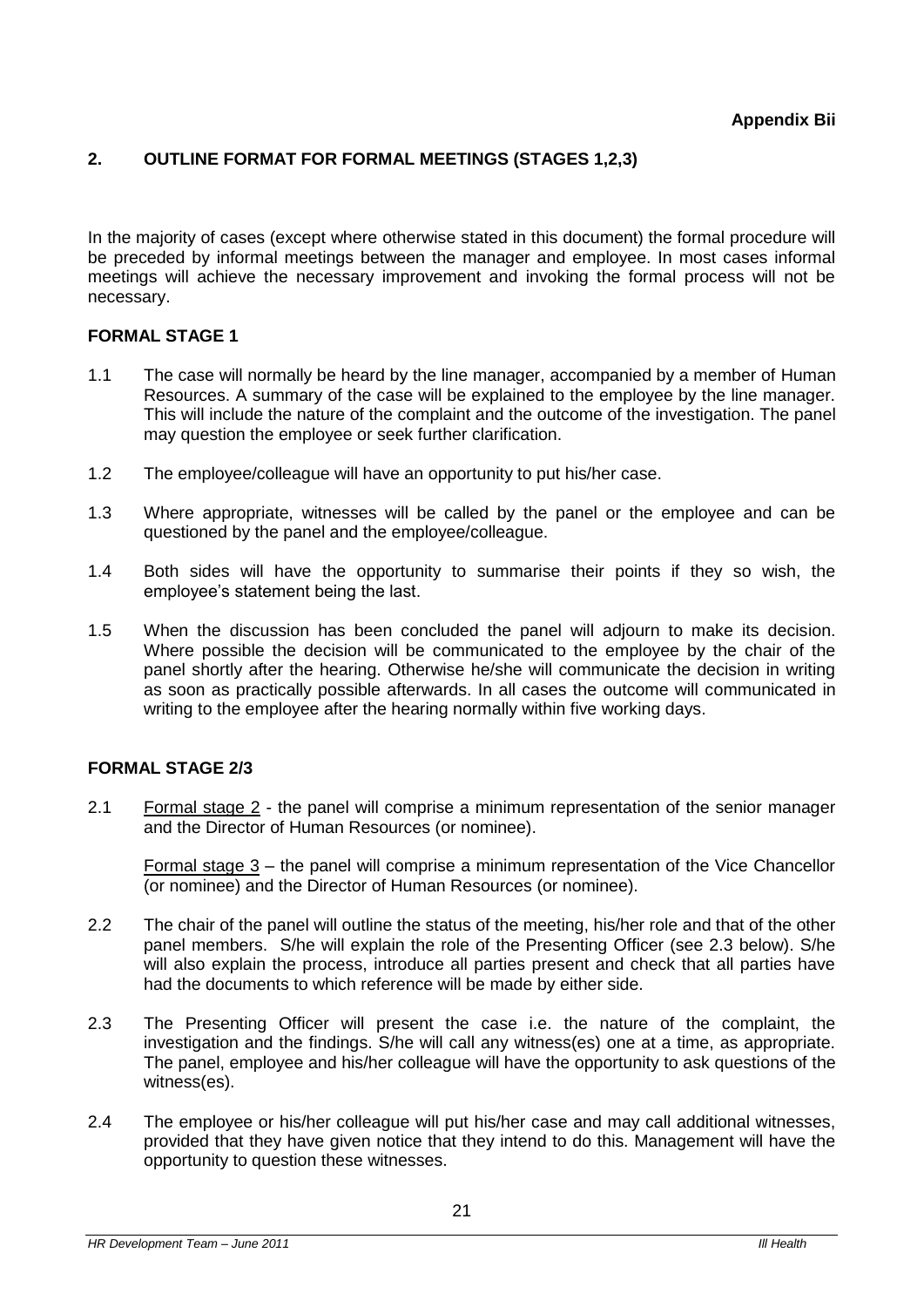- 2.5 If appropriate, the chair may ask that a witness be re-called and be asked further questions for clarification.
- 2.6 The Presenting Officer may make a final statement of summing up.
- 2.7 The member of staff or his/her colleague will sum up the case.
- 2.8 After the discussions have been concluded the panel will adjourn to consider the evidence and reach a decision. NB If the panel decide that an adjournment is necessary to enable time for further reflection upon the evidence, the employee will be advised of this and will be advised when the decision will be communicated to him/her.
- 2.9 Having reached a decision the chair will convey this to the employee as soon as possible after the meeting. This may be conveyed orally but in all cases the decision will be confirmed in writing with details of the appeals process, as appropriate. In all cases the outcome will communicated in writing to the employee after the hearing normally within five working days.

#### **GENERAL POINTS:**

- (i) Exceptionally, at the discretion of the chair and normally by mutual agreement of all parties, this outline format for conducting the hearing can be amended provided that the general principles are still followed.
- (ii) Witnesses

Either party to any of the formal stages will have the right to call witnesses to appear before the hearing, subject to signed witness statements having been provided by them in advance. However it is envisaged that both parties will restrict to a minimum the number of witnesses to be called, limiting them to witnesses of fact rather than character. At the hearing, it shall normally be the practice that witness(es) will not be expected to read out their statement(s) and that the cross-examination will, wherever possible, be limited.

- (iii) If, for good cause including ill health or the non-availability of the chosen colleague, the employee is unable to attend the meeting, it will be adjourned to a suitable alternative date. If the employee is unable to attend the re-arranged meeting date, it will normally proceed in his/her absence, but with his/her representative being provided with the opportunity to present the employee's case on his/her behalf. In this circumstance any written submission by the employee, or by his/her representative will be considered.
- (iv) Requests for adjournment by either party will be at the discretion of the chair and not unreasonably withheld.
- (v) It is important that disciplinary proceedings are concluded within a reasonable timescale. The meeting will thus normally take place within 20 working days of the investigation being concluded.
- (vi) Normally the HR adviser will take notes of the meeting. These notes of the proceedings will not be circulated subsequently but kept for record purposes only and used in the event of any subsequent appeal at which time they will be circulated to all parties.
- (vii) The member of staff and/or colleague is advised to keep their own notes of the meeting.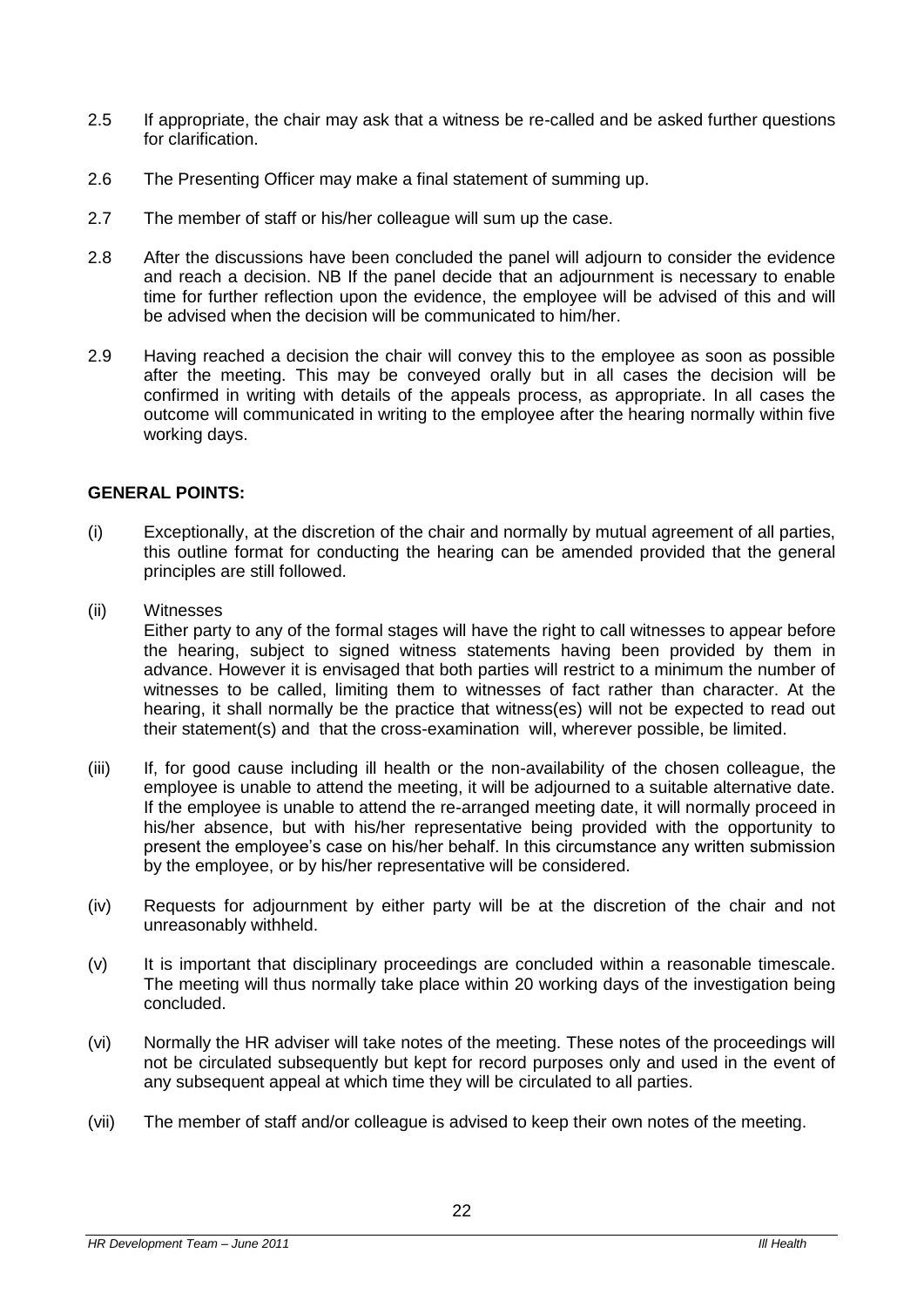(viii) Proceedings may by mutual agreement be tape-recorded and all phones and pagers must be switched off throughout the process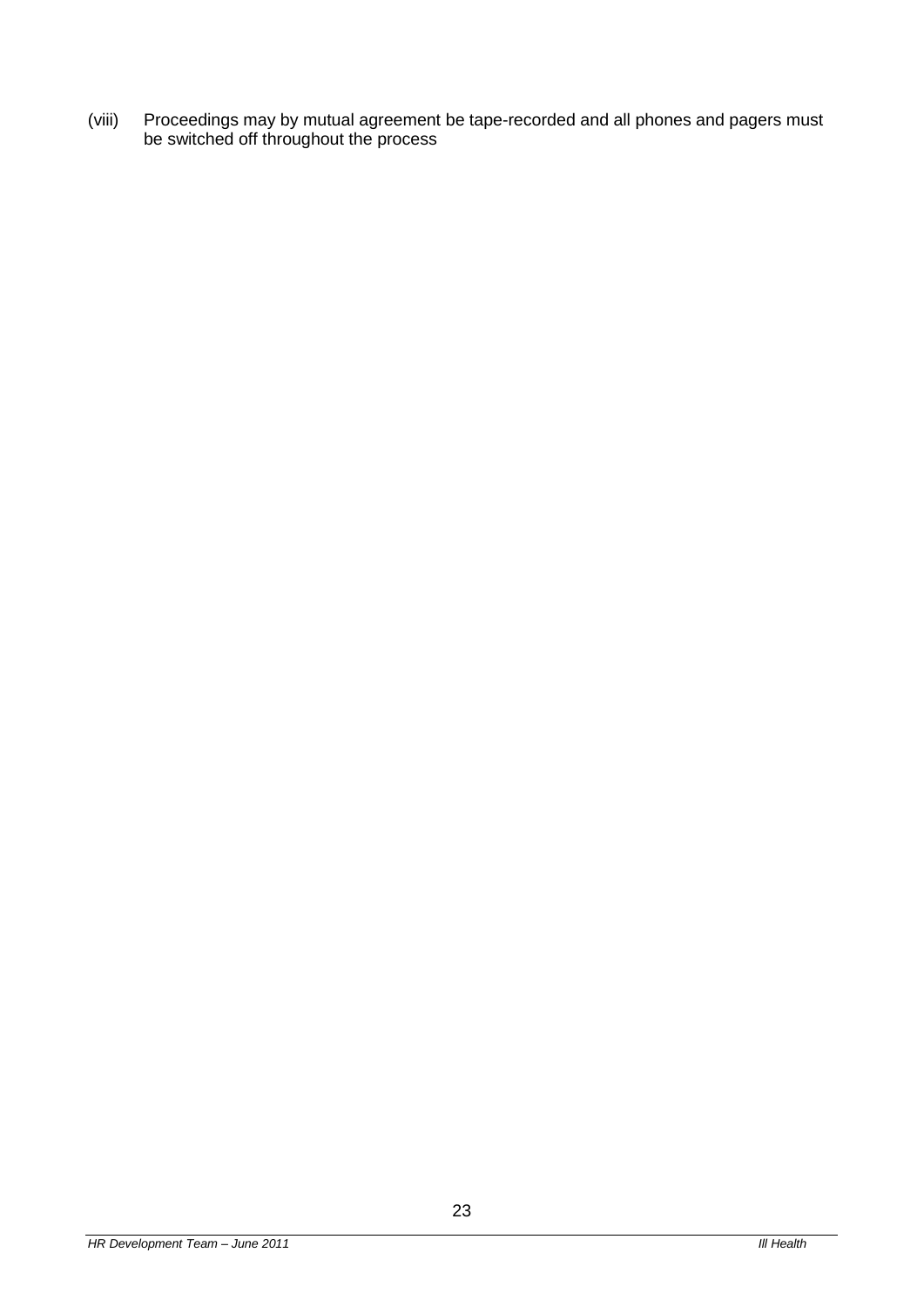#### **APPEAL HEARINGS**

# **1 APPEAL HEARING - FORMAL STAGE 1 AND 2 - OUTLINE FORMAT OF THE PROCEEDINGS**

An employee who is subject to formal disciplinary action other than dismissal has a right to appeal using the following procedure. To exercise this right the employee must notify the Director of Human Resources in writing within ten clear working days of the date of the letter confirming the warning. In this letter the employee must clearly state the grounds of his/her appeal.

- 1.2 The appeal will be heard by the following:
- (a) In the case of an appeal against a **FIRST FORMAL WARNING** this should be heard by a panel comprising minimum of a senior manager and the Director of Human Resources (or nominee).
- (b) In the case of an appeal against a **FINAL FORMAL WARNING** this should be heard by a panel comprising a senior manager or a member of the Directorate (including members of the extended Directorate) and the Director of Human Resources (or nominee).
- 1.3 When notification of an appeal is received by the Director of Human Resources, the chair of the disciplinary panel will be advised and will be asked to provide a report which can be considered by the appeal hearing. This report should summarise the main elements of the case and the reasons for the decision reached by the panel. This report will be made available to the employee in advance of the appeal hearing.
- 1.4 The Director of Human Resources (or nominee) will arrange the hearing giving the employee a minimum of ten working days' notice in writing of the place, date and time of the hearing, and advising him/her of his/her right to be accompanied by a colleague. The hearing should normally take place within 20 working days of the appeal being lodged.
- 1.5 Both the employee and the chair of the panel who made the original decision must submit all evidence or documents to which reference shall be made at the hearing, including where the ground(s) for appeal relates to new evidence the names of any witnesses it is proposed to call (or witness statements where a witness is not to be called). These papers should be submitted to the Director of Human Resources no later than three working days before the date set for the appeal hearing for distribution to all parties. Papers not submitted by this date will not normally be eligible for consideration.
- 1.6 The appeal hearing will operate on the basis of reviewing the earlier decision. Ordinarily it will not be conducted as a re-hearing of the evidence made when the initial decision was taken but rather be concerned with reviewing the application of the procedures, whether the sanction is proportionate to the misdemeanour and considering any new material evidence not available or produced at the original hearing which the member of staff wants to raise. Normally, only in the case of new evidence will witness statements, and the attendance of those witnesses in person, be admissible.
- 1.7 The appeal panel may require the attendance of the chair of the original panel.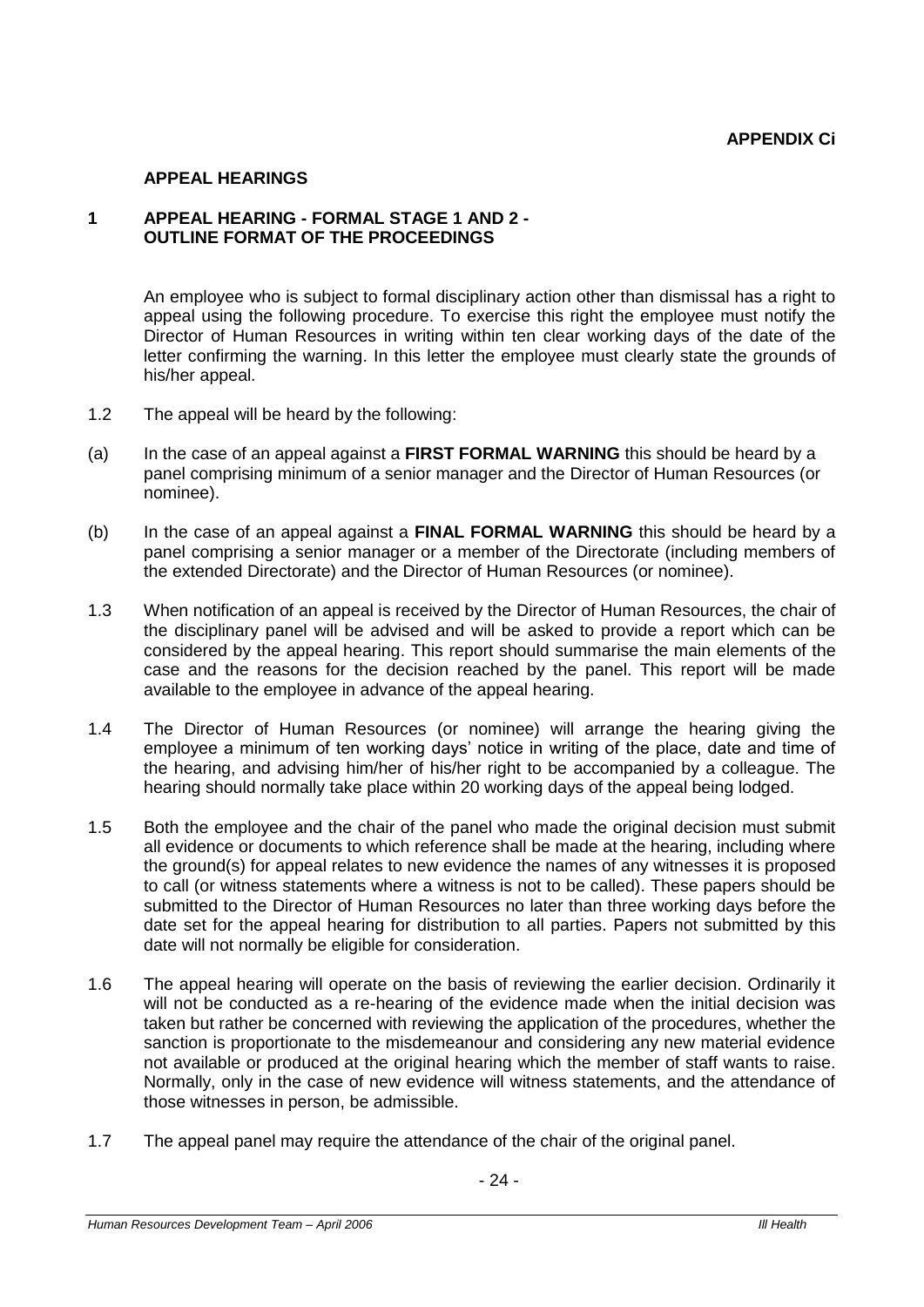- 1.8 The members of the appeal panel may ask questions of the employee and, where called the chair of the original panel. Where the appeal is based on new evidence any witnesses may be required to answer questions.
- 1.9 Both parties will be given reasonable opportunity to ask questions of each other. Questions will be directed through the chair who will manage the process.
- 1.10 The appeal panel shall deliberate in private, only recalling the parties to clear points of uncertainty on evidence already given. If recall is necessary, both parties are to return.
- 1.11 The panel will reach a decision and this will be conveyed by the chair of the appeal panel. Alternatively, the chair of the appeal panel may defer and communicate the decision later, either in person or in writing. In either case the decision of the panel will be confirmed in writing normally within five working days.

The decision of the appeal panel shall be final exceptionally it may order a rehearing.

#### **NOTES:**

- (i) Exceptionally, by mutual agreement of all parties, this outline format for conducting the appeal hearing can be amended provided that the general principles are still followed.
- (ii) Where witnesses attend the hearing, it shall normally be the practice that they will not be expected to read out their statement and further that the cross-examination of witnesses, where called, may be limited in time at the discretion of the chair.
- (iii) Proceedings may by mutual agreement be tape-recorded
- (iv) All phones and pagers must be switched off throughout the process.
- (v) Requests for adjournments by either party will be at the discretion of the Chair and not unreasonably withheld.
- (vi) Normally the HR adviser will also take notes although in some instances it may be appropriate for an additional HR representative to fulfil this role.
- . (vii) These notes of the proceedings will not be circulated subsequently but kept for record purposes only and used in the event of any subsequent appeal at which time they will be circulated to all parties.
- (viii) It is the responsibility of the member of staff and/or colleague to keep their own notes of the appeal hearing.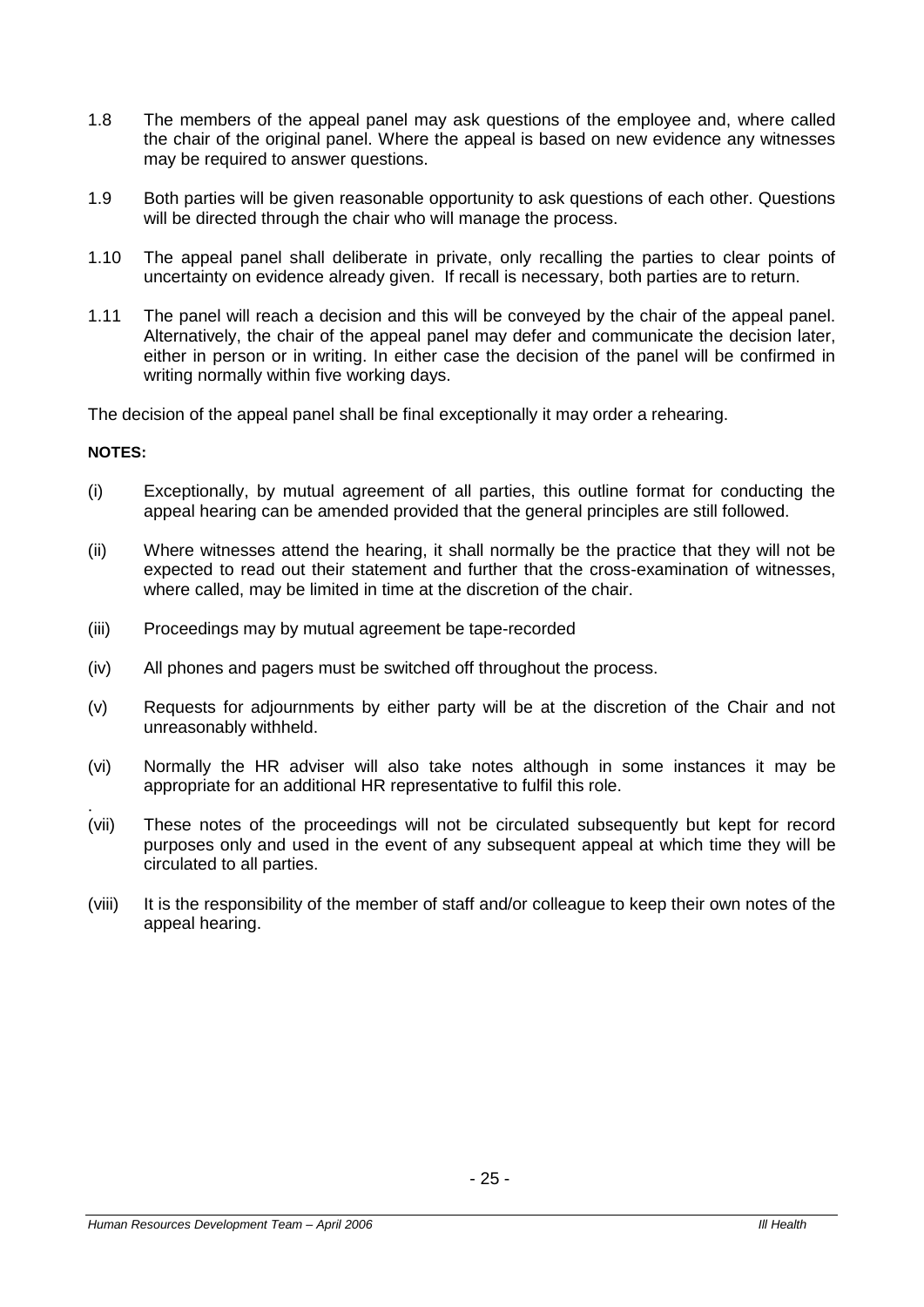# **2. APPEAL AGAINST DISMISSAL TO BOARD OF GOVERNORS**

2.1 Appeals to the Board of Governors can only be made in the case of dismissal. Once a decision to dismiss has been made it will normally be actioned and the employee will cease to be paid. However following a successful appeal an employee would normally be reinstated and paid arrears of salary.

Note: Where the appeal is based on new material evidence emerging during the period between a decision being made by the panel and the holding of the appeal, the matter will be reverted to the panel, as appropriate, for further consideration, and only in that circumstance will witness statements, and the attendance of those witnesses in person, be admissible. In such circumstance, the Director of Human Resources (or nominee) will take responsibility for arranging a review hearing at which the new evidence can be presented and the attendance of those witnesses in person be admissible.

- 2.2 Any panel established by the Board of Governors shall consist of three Governors, including at least one lay Governor<sup>1</sup>.
- 2.3 The appeal hearing will operate on the basis of reviewing the earlier decision, based on submissions made by the member of staff and management. Ordinarily it will not be conducted as a re-hearing of the evidence made when the initial decision was taken but rather be concerned with reviewing the application of the procedures and whether the sanction is proportionate to the misdemeanour.
- 2.4 The procedure of a hearing before the Governors shall be as follows:

2.4.1 Any appeal to the Board of Governors must be submitted in writing to the Director of Human Resources within ten working days of the date on which the written decision was received. The employee must clearly state the reasons for and grounds of his/her appeal.

2.4.2 The Clerk to the Board of Governors will notify the Vice-Chancellor (or his/her nominee), as appropriate, that an appeal has been lodged. He/she will arrange the hearing and will give the employee a minimum of ten working days' notice in writing of the place, date and time of the hearing, and advise him/her of his/her right to be accompanied and represented by a colleague. The hearing should normally take place within 20 working days of the appeal being lodged.

2.4.3 When notification of an appeal is received by the Director of Human Resources, the chair of the panel will be advised and will be asked to provide a report which can be considered by the appeal hearing. This report should summarise the main elements of the case and the reasons for the decision reached by the panel. This report will be made available to the employee in advance of the appeal hearing.

2.4.4 Both the employee and chair of the panel must submit all evidence or documents to which reference shall be made at the hearing at least three working days in advance to the Clerk to the Board for distribution to all parties.

2.4.5 The Director of Human Resources (or nominee) will attend to advise the Panel which may have another professional adviser present who is also an employee.

-

 $1$  The Clerk to the Board of Governors will, where possible, seek to arrange for more than one lay Governor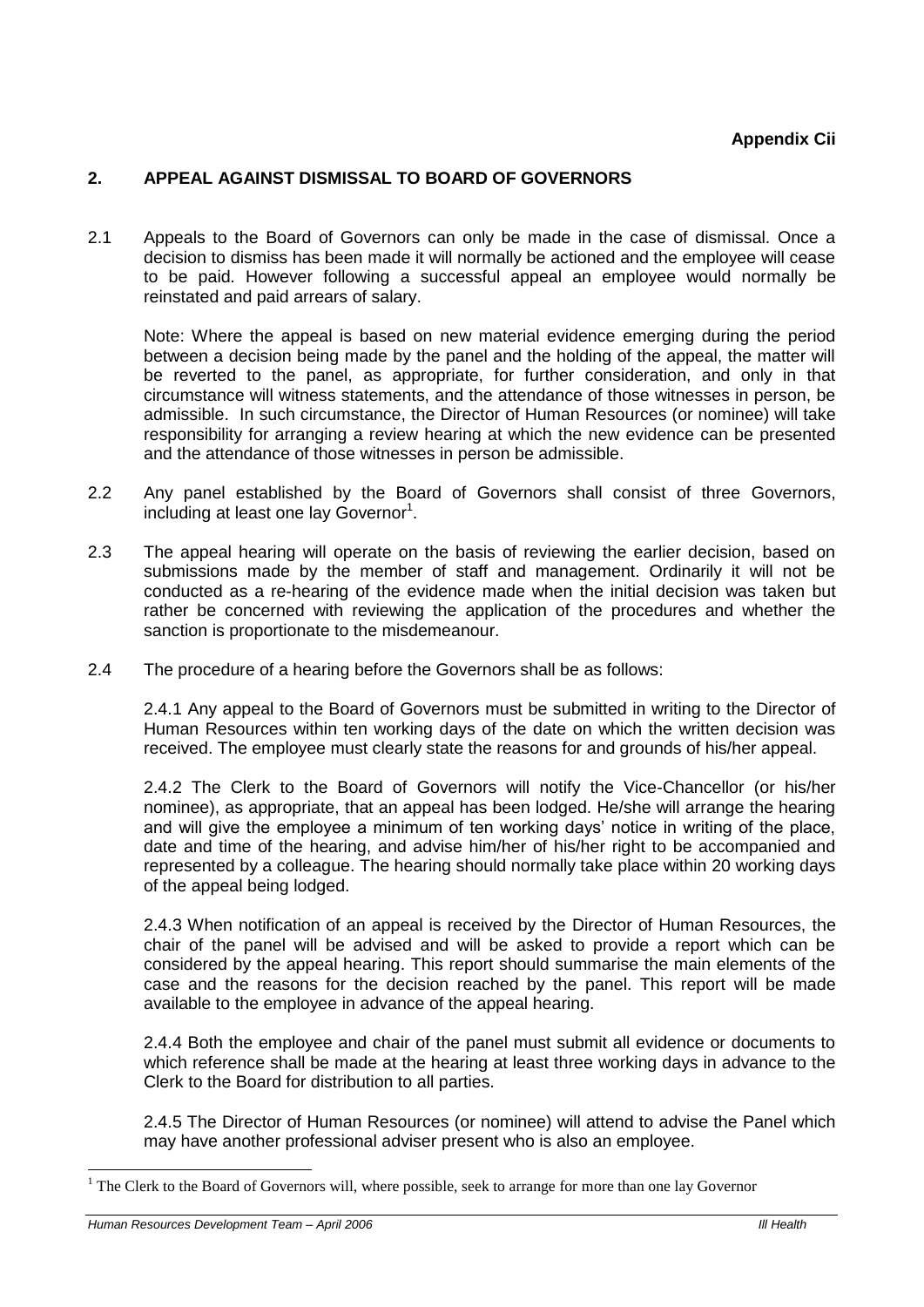# - 27 -

2.4.6 The employee (or his/her colleague) shall put his/her case in the presence of the chair of the panel. The chair of the panel and members of the appeal panel may ask questions of the employee.

2.4.7 Both parties will be given reasonable opportunity to ask questions of each other. Questions will be directed through the chair who will manage the process.

2.4.8 The appeal panel may require the attendance of the chair of the original panel.

2.4.9 The members of the appeal panel may ask questions of the employee and where called the chair of the original panel. Where the appeal is based on new evidence any witnesses may be required to answer questions.

2.4.10 The appeal panel, with the officer appointed as Secretary to the panel and the Director of Human Resources (or nominee) to assist as required, shall deliberate in private, only recalling the chair and the member of staff (and his/her colleague) to clear points of uncertainty on evidence already given. If recall is necessary, both parties are to return.

2.4.11 All parties shall be recalled, and the panel will convey its decision, and the reasons for this. Alternatively, the panel may defer and communicate its decision later, either in person or in writing.

2.4.12 The panel's decision on the appeal shall be final. It shall be confirmed in writing to the employee normally within five working days.

# **NOTES:**

- (i) If any party seeks to address the Appeal Panel, this must be in the presence of the other party.
- (ii) It must be made clear at the outset who will be the person presenting the employee's case to the Appeal Panel - either the employee or the colleague, but not both.
- (iii) If any employee who has been dismissed with or without notice is re-instated on appeal, the re-instatement shall take effect from the date of the original dismissal and no loss of earnings shall be incurred.
- (iv) Proceedings may by mutual agreement be tape-recorded**.**
- (v) All phones and pagers must be switched off throughout the process.
- (vi) Requests for adjournments by either party will be at the discretion of the Chair and not unreasonably withheld.
- (vii) The Secretary to the panel will take notes of the proceedings. These notes of the proceedings will not be circulated subsequently but kept for record purposes only and used in the event of any subsequent appeal at which time they will be circulated to all parties.
- (viii) It is the responsibility of the member of staff and/or colleague to keep their own notes of the appeal hearing.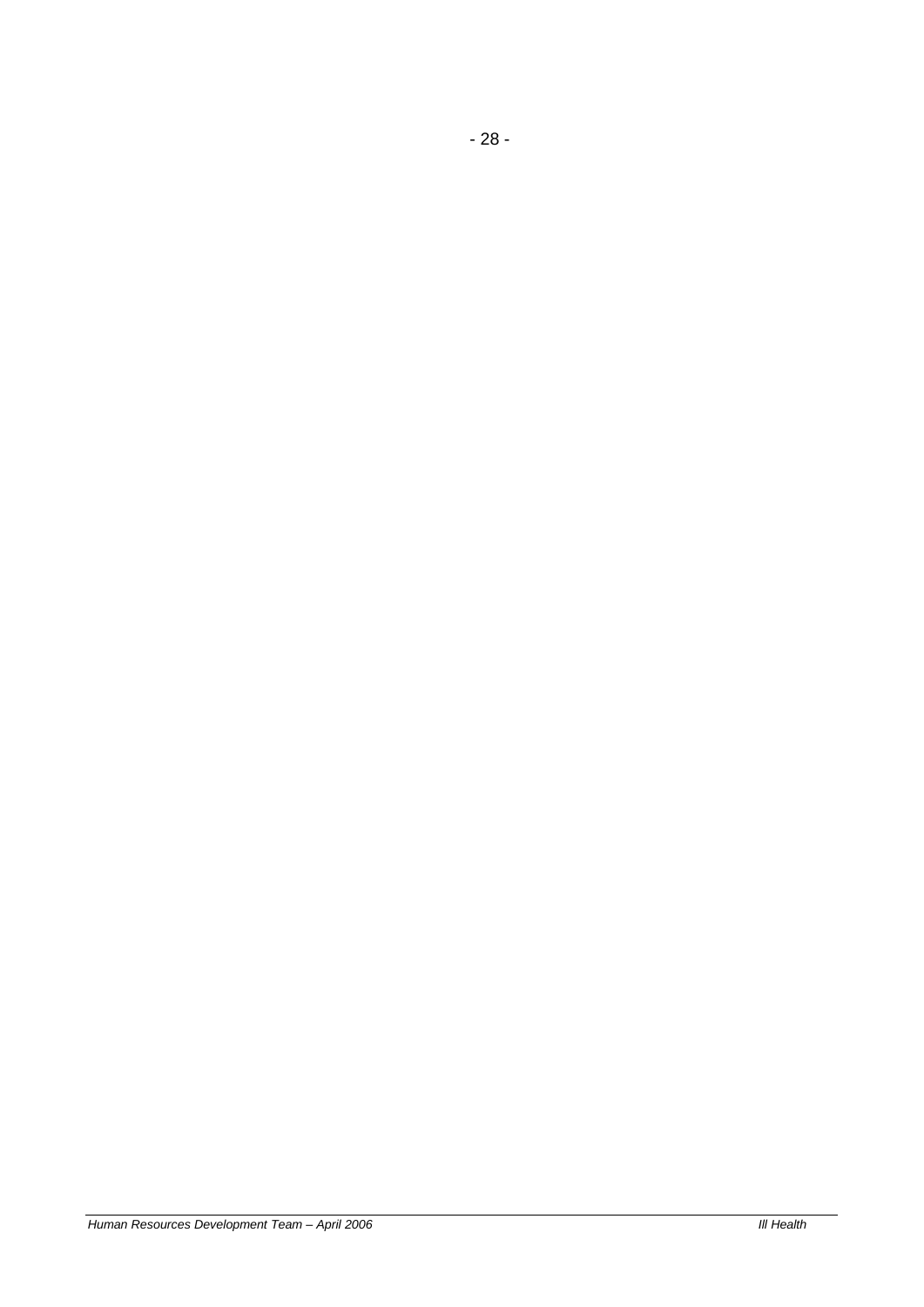# **SUSPENSION**

- 1 Suspension, in itself, is not a sanction.
- 2 The Vice Chancellor (or nominee) may suspend from duty on full pay any employee for alleged gross misconduct or for other good and urgent cause. The power to suspend from duty, with pay, any member of staff, other than the holder of a senior post, shall be exercisable on behalf of the Vice Chancellor by the holder of a senior post who has management responsibility for the member of staff concerned, or the Director of Human Resources.
- 3 Except where delay would be the power to suspend prejudicial to the interests of staff and students or the safe and efficient conduct of the work of the University, shall not be exercisable without prior consultation with the Vice Chancellor or the Deputy Vice Chancellor with responsibility for Human Resources matters, or if the Vice Chancellor/Deputy Vice Chancellor is not available, from the Assistant Vice Chancellor or the Director of Human Resources.
- 4 Except where circumstances do not allow, the manager shall state orally to the member of staff at the time of suspension the reasons for the suspension. As soon as practicable (normally within five working days) after the suspension has taken place the employee will be informed in writing by the Vice- Chancellor (or nominee) of the reason for the suspension and that the suspension will be on full pay. The extent of permitted contact with colleagues, students and others will be explained in the letter but a member of staff will not normally be allowed on University premises whilst on suspension. Contact will normally be through a designated manager who is not part of the investigation.
- 5 The suspension will not be for an unreasonable length of time.

# **RIGHT OF APPEAL AGAINST SUSPENSION**

- 6 Except where the Vice-Chancellor (or nominee) has given notice of a proposal to dismiss the employee, an employee who has been suspended for longer than 21 days may appeal in writing to the Board of Governors against the suspension.
- 7 Upon receipt of the notice of appeal a meeting of a panel of the Board of Governors shall be arranged to hear the appeal. At the hearing the employee may be accompanied by a colleague.
- 8 The suspension will continue until the outcome of the appeal is determined.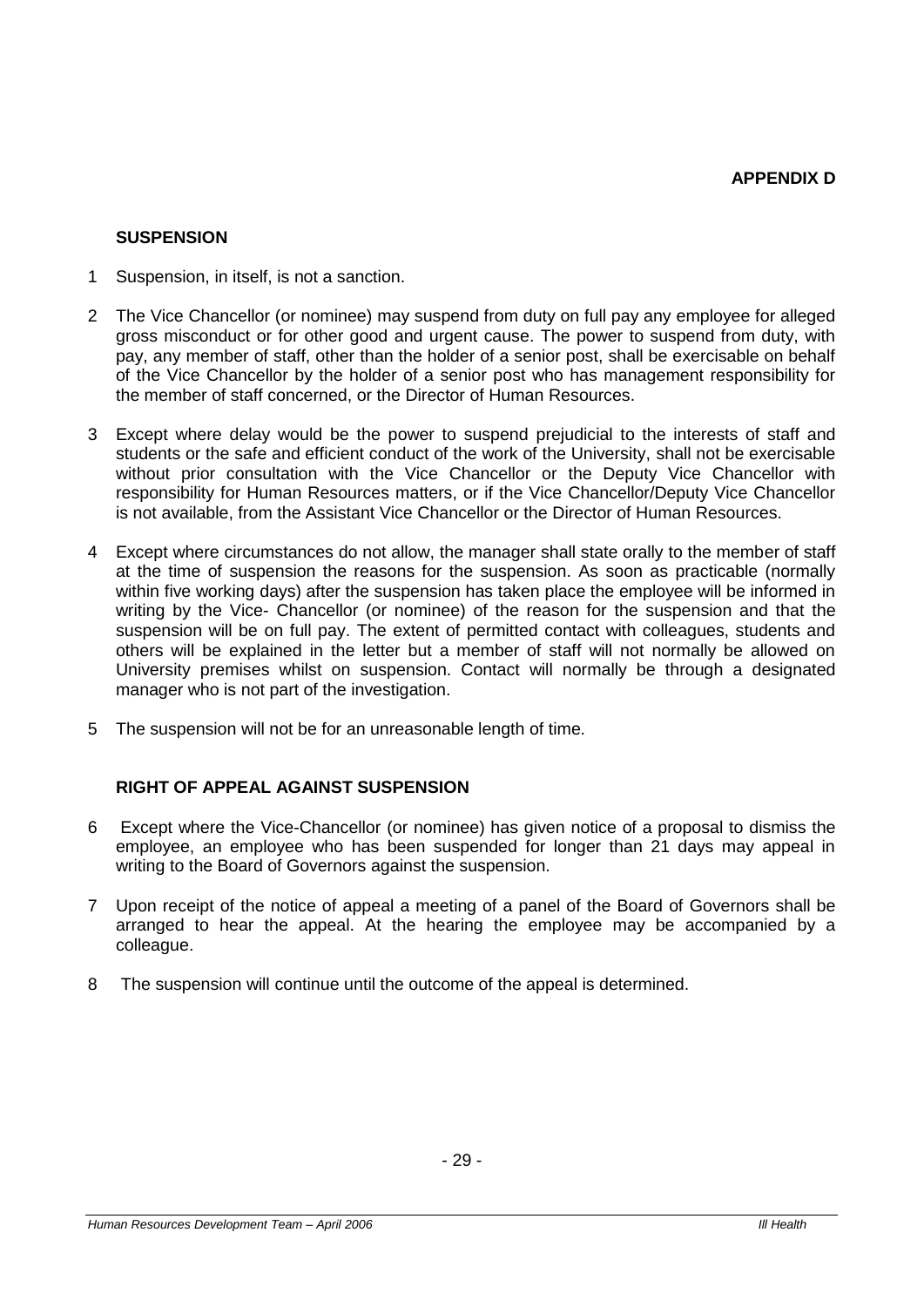Appendix E

# **Dealing with Ill health - Long term absences– Outline of Steps (should be read in conjunction with procedure, this is purely illustrative)**